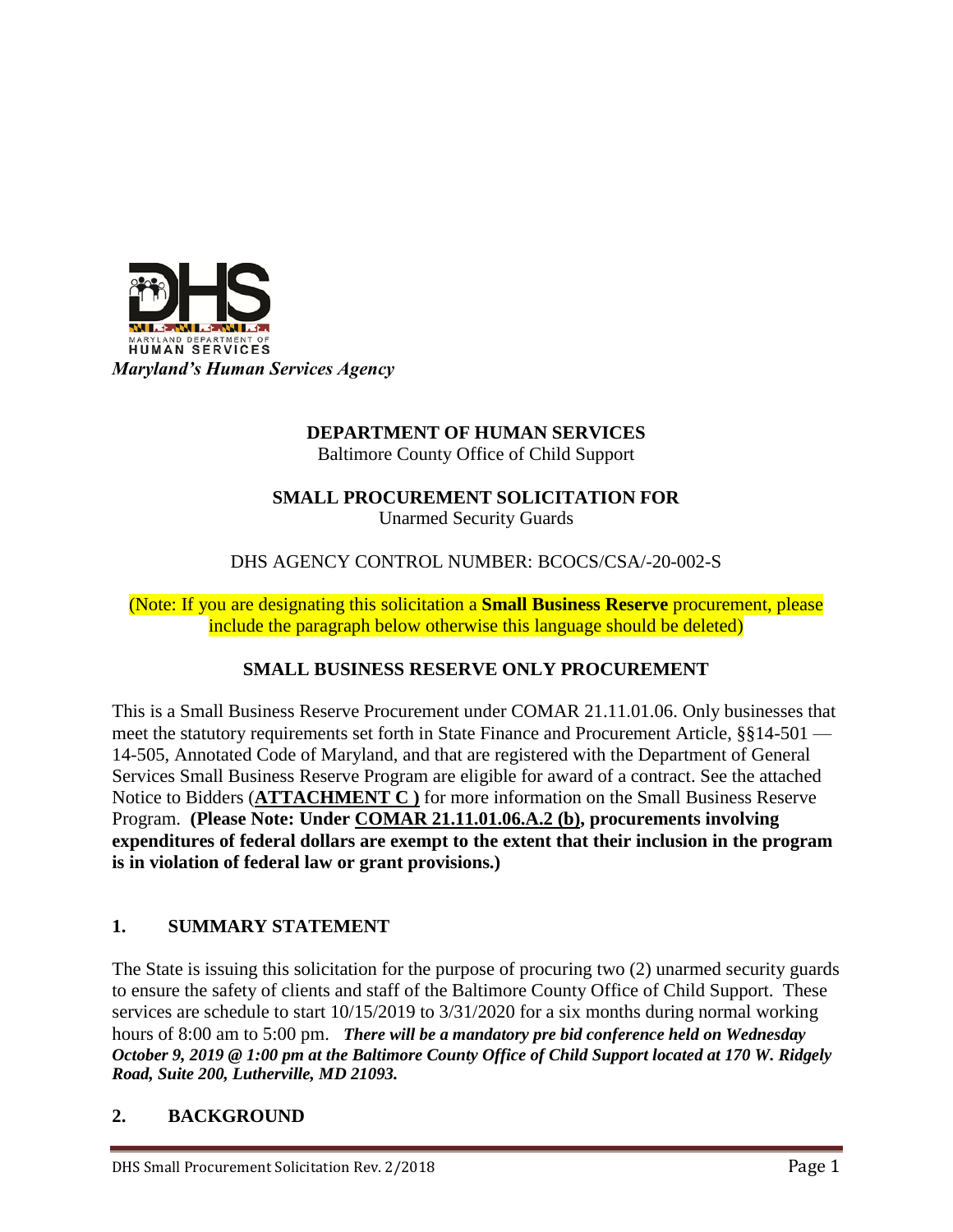The Baltimore County Office of Child Support (OCS) is a local agency of the State of Maryland under the Department of Human Services (DHS). Baltimore County OCS consists of approximately 72 staff members in a building located at 170 W. Ridgely Road, Suite 200, Lutherville, MD 21093. The Baltimore County OCS building is a two story building, 24,000 square feet with adjacent parking lots and grounds. The intent of the contract to be awarded is to provide quality Uniformed Unarmed Guard Services to the Baltimore County OCS.

### **3. SCOPE OF THE PROJECT**

#### **1.2.1 General Requirements**

- 1.2.1.1 The Contractor shall furnish all labor, equipment, and supplies necessary to perform the unarmed guard services for the Baltimore County OCS building, grounds, and parking lot, including escorting clients to their car upon request in strict conformity with the methods and conditions hereinafter specified.
- 1.2.1.2 Two (2) full-time uniformed unarmed security guards, one (1) of which will be a supervisor. The two (2) guards will be provided on State workdays, Monday through Friday during regular business hours from 8:00 a.m. to 5:00 p.m., including when additional extended hours are needed which will be requested by the Baltimore County OCS to the vendor through email.
- 1.2.1.3 Security Guard services include coverage of the internal and external building rounds. Services shall also include operation of a hand-held and/or walk- through metal detector. Procedures for the operation of these items are included as **Exhibit 2**. The Contractor must be able to provide the uniformed unarmed guard services described in this solicitation. These services must be provided in an orderly, continuous and consistent manner, which will support the effective delivery of guard services to customers without causing disruption to the agency's operations.

#### **1.2.2 Working Hours and Location**

- 1.2.2.1 The following location and schedule represent the maximum number of hours anticipated for the scope of the contract. The Baltimore County OCS will notify the Contractor of any additional after-hour services on an as-needed basis in writing.
	- A. Physical Location: 170 West Ridgely Road, Suite 200, Lutherville, MD 21093.
	- B. Standard operating hours of the Baltimore County OCS are Monday through Friday,  $8:00$  a.m. through  $5:00$  p.m.

Guard 1 (Supervisor) 8:00 am - 5:00 pm = 8 hours per day x 6 months = 960 hours Guard 2 8:00 am - 5:00 pm = 8 hours per day  $x$  6 months = 960 hours

- 1.2.2.2 The full-time guard and supervisor guard will have an **unpaid** hour lunch break each day. Each Guard will cover the other during lunch breaks and other breaks as necessary.
- 1.2.2.3 On a daily basis, both guards will make sure all customers have left the building before departure.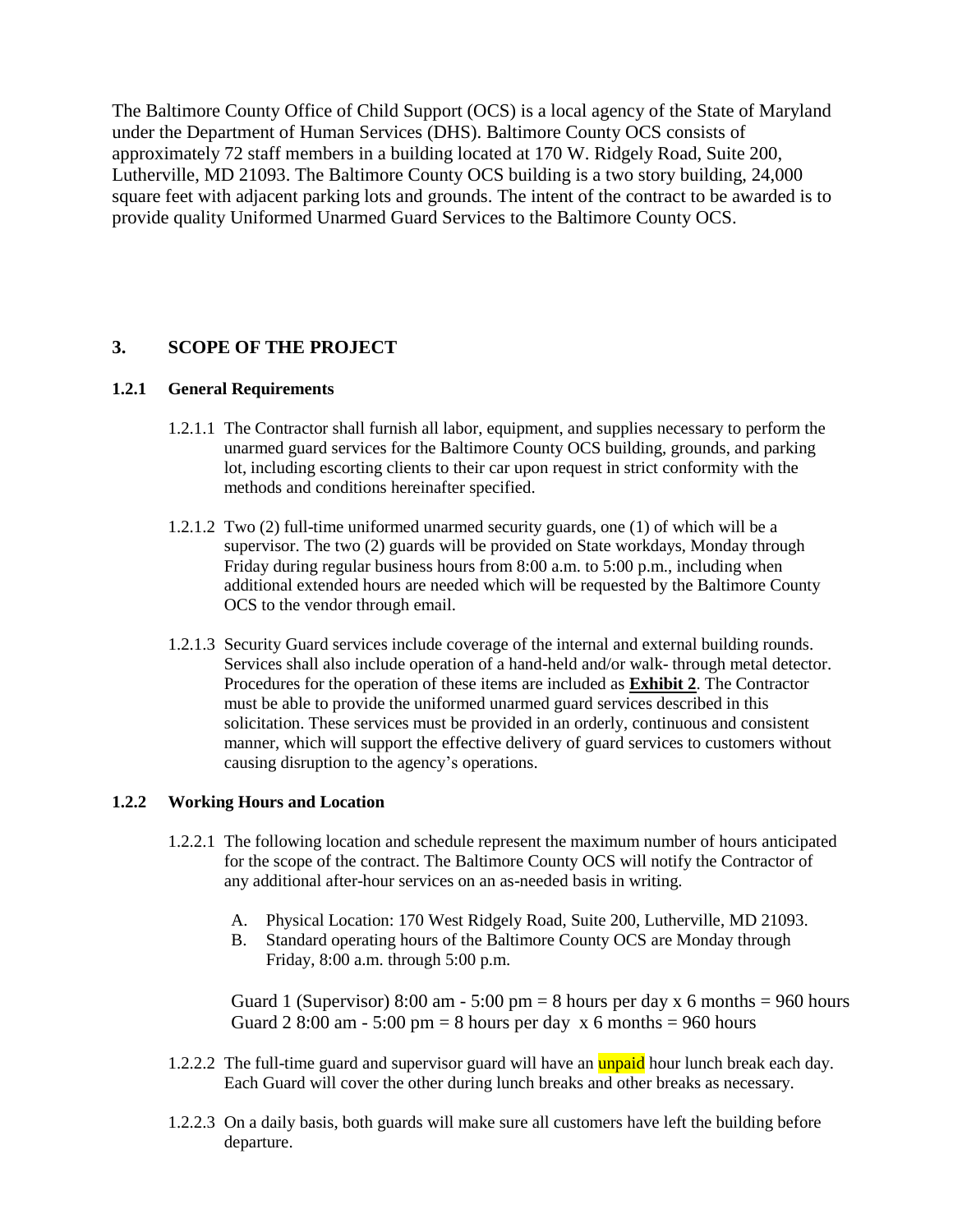#### **1.2.3 State Holidays**

The following State Holidays will be observed by the Baltimore County OCS and the Contractor:

Veteran's Day Thanksgiving Day American Indian Heritage Day Christmas Day New Year's Day Martin Luther King Day President's Day

The Governor of Maryland may authorize additional days which will be observed by both the Baltimore County OCS and the Contractor. Security guard services will not be provided on State Holidays and these days are not billable to the State. Official State closure days due to inclement weather and Services Reduction days will also be observed. These days are not billable under this Contract.

#### **1.2.4 The State Agrees**

- 1.2.4.1 To provide written instructions specifying the days and hours of the week uniformed unarmed guard service is to be provided, tours of duty required, duties to be performed by the guard and location of guard posts. This information will be prepared by the Baltimore County OSC or designee and furnished to the successful bidder after the award of the contract. The OCS Contract Monitor or designee may alter these instructions at any time.
- 1.2.4.2 That all persons performing work under this contract shall at all time's be recognized as Contract Guard Service employees under the control of the Contractor. However, the Contractor, his/her agents, and employees shall in the performance of services hereunder, comply with written or verbal instructions received from the OCS Contract Monitor or designee; Adina Tanasecu, 410-561-2157.
- 1.2.4.3 Not to solicit the Contractor's employees for hire, however, it cannot accept responsibility for the Equal Employment Opportunity Program of the Department of Budget and Management, which provides equal job consideration and certification to all job applicants.

#### **1.2.5 OCS Contract Monitor**

The OCS Contract Monitor for this project is Adina Tanasescu, Assistant Director. The OCS Contract Monitor will work directly with the Contractor; and will be the day-to-day contact with the Contractor during the Contract term. The OCS Contract Monitor will work with the DHS Procurement Officer to ensure contractor compliance under this Contract.

#### **1.2.6 Contractor's Project Manager**

The Contractor shall provide the name, current telephone number, and email address of a "project manager" who will serve as their representative and will be the primary contact person for this contract with the Baltimore County OCS. This person must be available during normal business hours and at any other time in case of emergencies to make all necessary arrangements for guard services.

The Project Manager shall: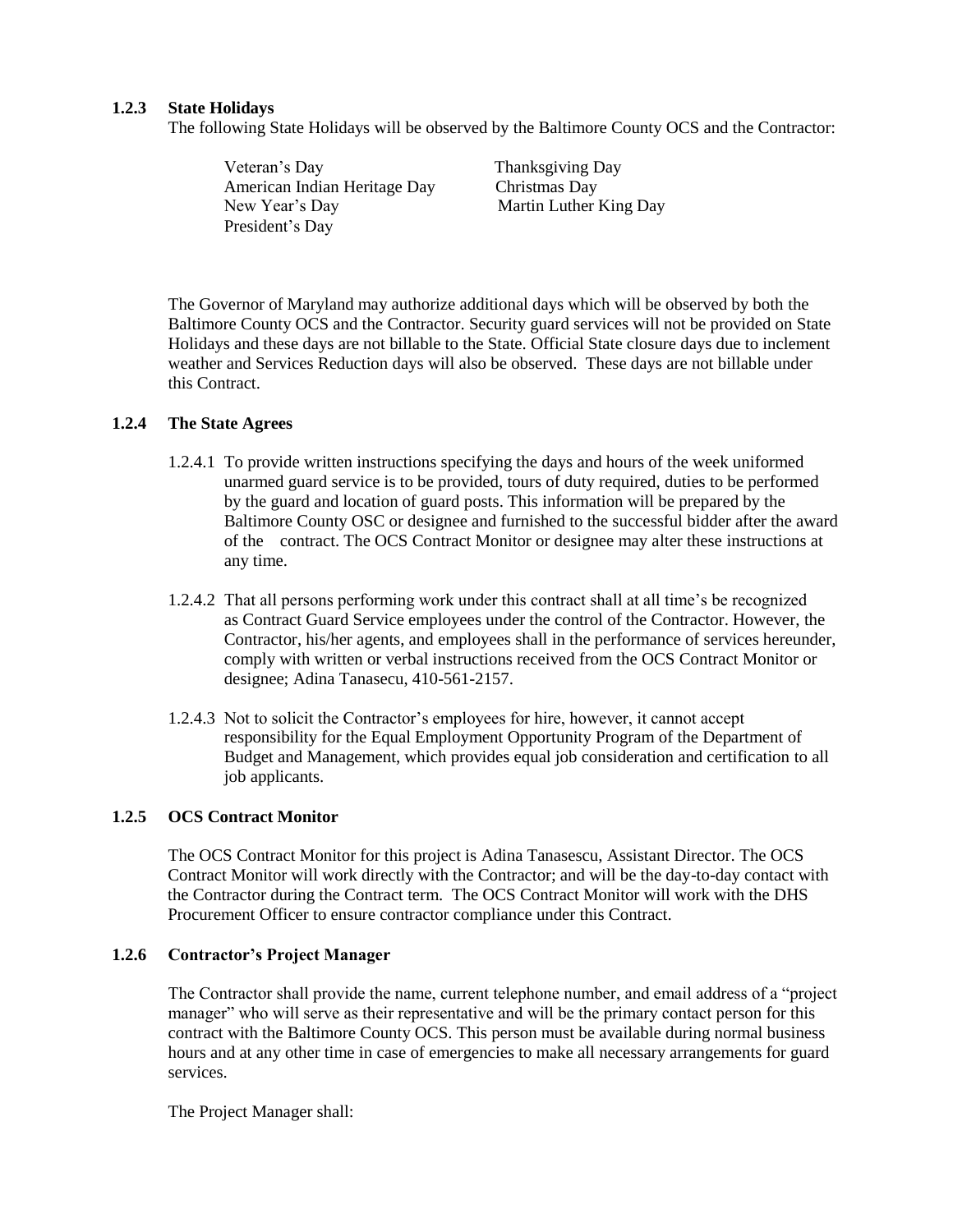1.2.6.1 Meet with OCS Contract Monitor or designee, every three months to review at minimum security guard performance, security guard training, and discuss communication between the Agency and the Contractor. The Agency reserves the right to request additional meetings.

- 1.2.6.2 Assure all watches are covered as directed by these specifications and dealing with the Contractor at the highest local level if necessary should a problem arise.
- 1.2.6.3 Review the log book making note of any rounds missed and checking the log for a notation as to why rounds were missed during the quarterly meetings.
- 1.2.6.4 Provide the OCS Contract Monitor or designee with a copy of the Contractor's Organization Chart and updates they made within twenty-four hours and/or upon request.
- 1.2.6.5 Train replacement guards as needed. All replacement guards must be approved by the OCS Contract Monitor or designee.
- 1.2.6.6 The Project Manager must provide corrective action plans to the OCS Contract Monitor or designee within ten (10) business days for any issues such as guard performance, attendance, or otherwise specified. The OCS Contract Monitor or designee will review the plan and provide feedback and enhancements to the Contractor. The Baltimore County OCS must approve the corrective action plan. Should the Contractor and the OCS Contract Monitor not agree on an appropriate corrective action plan, then recommendation provided by the OCS Contract Monitor or designee will be the corrective action plan the Contractor must use.

#### **1.2.7 Standards and Qualifications of Guard**

- 1.2.7.1 The security guard and replacement guards assigned to the Baltimore County OCS must meet the following general requirements:
	- A. Must be at least twenty-one (21) years of age;
	- B. Must be a high school graduate or have an equivalency certificate; with at least two (2) years of experience in security/law enforcement work;
	- C. Must have the ability to greet and interact positively and courteously with the public;
	- D. Must speak, read, and write English in a clear and concise manner;
	- E. Must be able to read, understand, and apply printed rules and directions;
	- F. Must be in good general health and able to stand and/or walk for an entire shift and able to lift or carry objects of up to fifty (50) pounds;
	- G. Must be capable of self-defense;
	- H. Must be able to run and climb stairs;
	- I. Must maintain a current First Aid Card and will be required to show the card upon request;
	- J. Must be CPR certified by the American Red Cross, American Heart Association, or other recognized certifying body;
	- K. Must not have criminal records or be on probation;
	- L. Must not have been convicted or charged with any form of domestic violence.

#### **1.2.8 Qualifications Verification**

1.2.8.1 On the first day of the contract, the following information will be submitted to the Baltimore County OCS Contract Monitor or designee: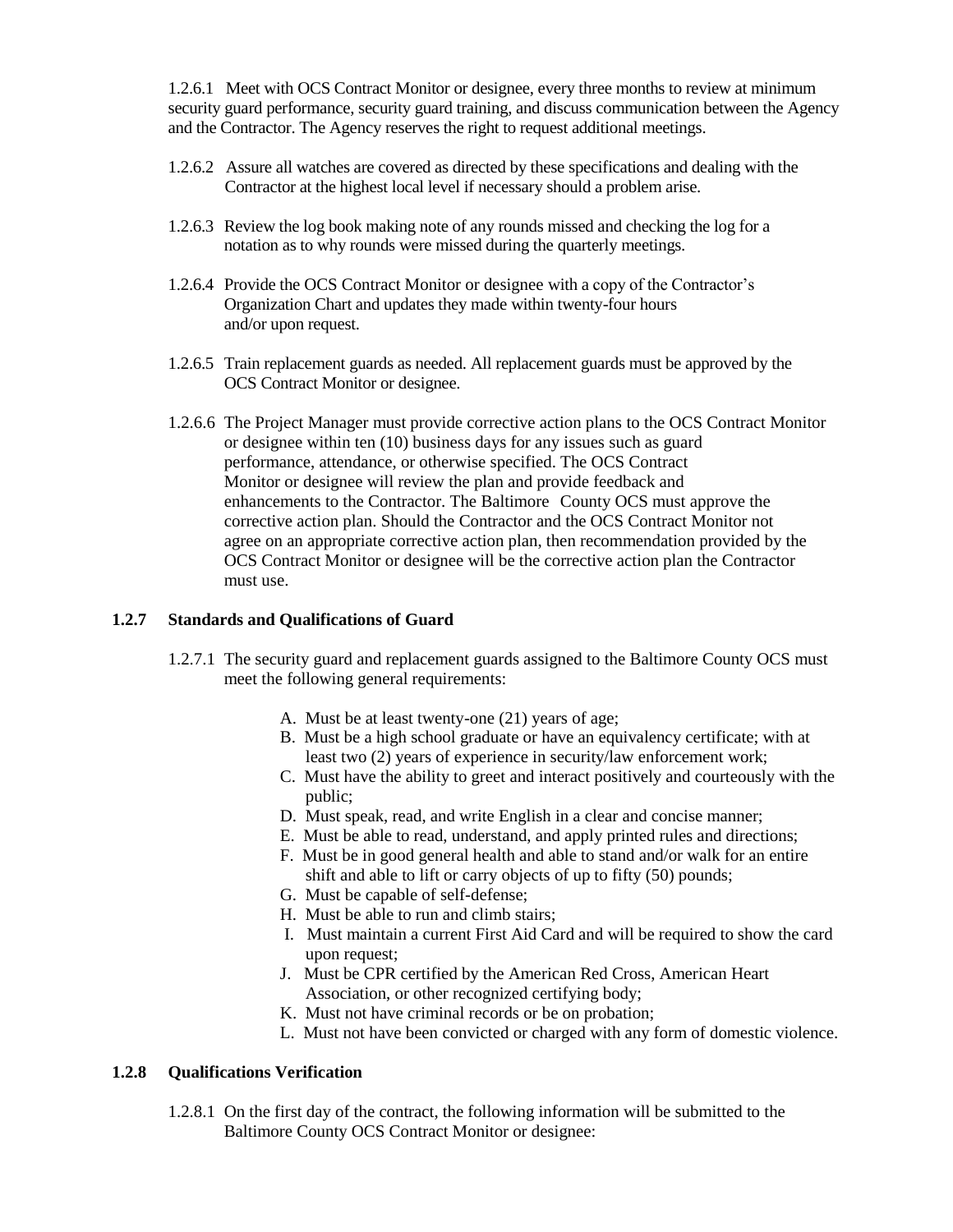- A. Copy of security guard's drivers' license
- B. Copy of security guard's high school diploma or equivalency certificate
- C. Copy of security guard's resume that reflects two (2) years of experience in security/law enforcement
- D. Copy of current First Aid certification card
- E. Copy of CPR certification card
- F. Copy of security guards' background check

#### **1.2.09 Replacement Security Guards**

- 1.2.09.1 Replacement guards must be approved by the Baltimore County OCS Contractor Monitor or designee
- 1.2.09.2 Replacement guards must be trained by the Contractor's Project Manager
- 1.2.09.3 Replacement guard qualifications verification listed in section 1.2.7.1 must be provided to the OCS Contract Monitor or designee before the replacement guard performs security guard services at the Baltimore County OCS.

#### **1.2.10 Training**

- 1.2.10.1 Adequate training for security guards must be assured. Each guard must meet the following training/orientation requirements listed in section  $1.2.10.2$  and  $1.2.10.3$ , and the Contractor must submit to the OCS Contract Monitor or designee **written evidence** that each employee assigned to the Baltimore County OCS has been trained and certified as specified in this section within five (5) days of completing the training.
- 1.2.10.2 The OCS Contract Monitor or designee along with the contractor shall present an initial orientation for assigned and replacement guards of Baltimore County OCS. The orientation/training will include:
	- A. Tour of the building and grounds;
	- B. Location of fire, safety equipment, and alarms;
	- C. Use of an incident report;
	- D. Organization and mission of the Agency;
	- E. Post assignments;
	- F. Response procedures to emergencies, fire alarms, injured or sick persons, bomb threats, police assistance, other disasters;
	- G. Orientation to Agency programs;
	- H. Sign-In and Out procedures.
- 1.2.10.3 The Contractor shall be responsible to arrange and provide for all necessary or required job-related training on an ongoing and consistent basis for the term of the contract at no additional cost to Baltimore County OCS. The training should include the following subjects:
	- A. Conduct on duty;
	- B. Appearance;
	- C. Uniforms and equipment;
	- D. Public relations;
	- E. Taking notes and notifying authorities;
	- F. Report writing;
	- G. Communication Telephone, verbal, written;
	- H. Found property procedures;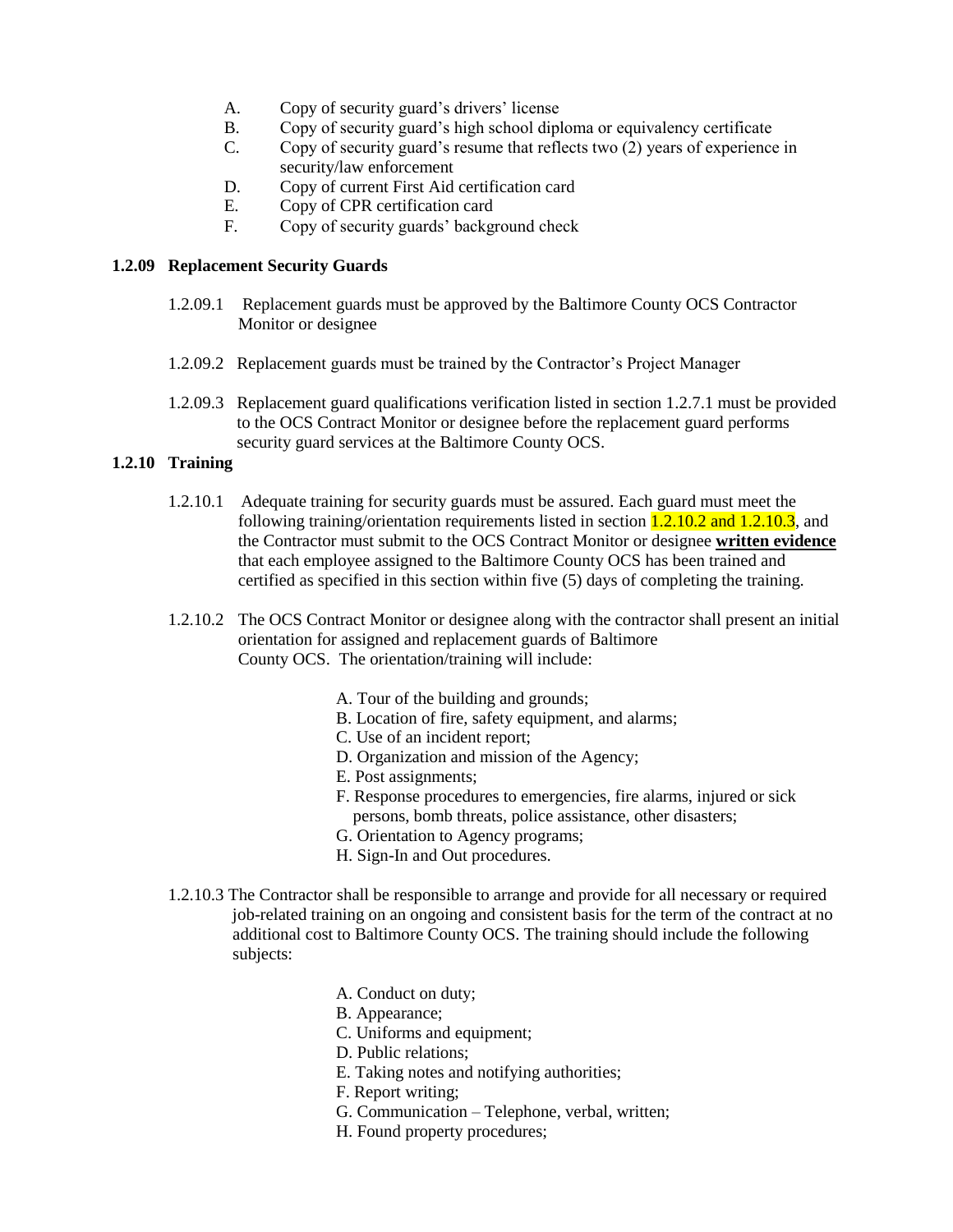- I. Bomb threat procedures;
- J. Security of elevators, proximity doors, alarms;
- K. Fire and safety procedures;
- L. First Aid and CPR;
- M. Legal restriction on search and seizure;
- N. Escort techniques;
- O. Observation and description detention;
- P. Terrorism and hostage situations;
- Q. Response to crime in progress;
- R. State Rules, Procedures, Policies.
- 1.2.10.4 All replacement guards shall meet the same training requirements, and the Contractor shall be responsible to train new and replacement employees in the areas required.
- 1.2.10.5 OCS Contract Monitor or designee is authorized to inspect, monitor, and evaluate the training curriculum. The OCS Contract Monitor or designee may ask for a copy of the training curriculum at any time and the Contractor shall provide the training curriculum within five (5) business days.
- 1.2.10.6 If training sessions are held during the week, it will be the Contractor's responsibility to have a replacement guard assigned to the Baltimore County OCS during these training sessions at no additional cost to the Baltimore County OCS.
- 1.2.10.7 All formal security training required shall be administered by persons who are certified by the state of Maryland as being qualified to instruct or teach the specific or topic required. Certification to instruct the specific subject shall be in the form of a certificate issued by an accredited institution recognized by the State of Maryland, or by documentation that the person instructing has sufficient experience in/with the subject to be able to instruct in an authoritative, practical and current manner.
- 1.2.10.8 Report of training completion and score of the test given must be in the form of a written report upon the completion of all required training, and shall be submitted by the Contractor to the OCS Contract Monitor or designee.

#### 1.2.11 Guard Duties

- 1.2.11.1 All guards assigned to this Contract shall follow, at a minimum, the DHS Security Guard General Orders (**Exhibit 3**). Guard duties to be provided shall include, but are not limited to the following:
	- A. Guard the premises against fire, theft, pilferage, malicious injury, damage and destruction.
	- B. Guard Supervisor -Make interior and exterior perimeter checks at minimum every two (2) hours for fires, unauthorized persons, mechanical system alarms, secured doors, unnecessary lights, and other things as specified by the OCS Contract Monitor or designee. Standard Guard should know how to make perimeter checks for back-up.
	- C. Permit only authorized persons to enter the Baltimore County OCS controlled access areas.
	- D. Report in writing any unusual occurrences and/or incidents that happen during the course of duty by way of an Incident Report **(Exhibit 1)**.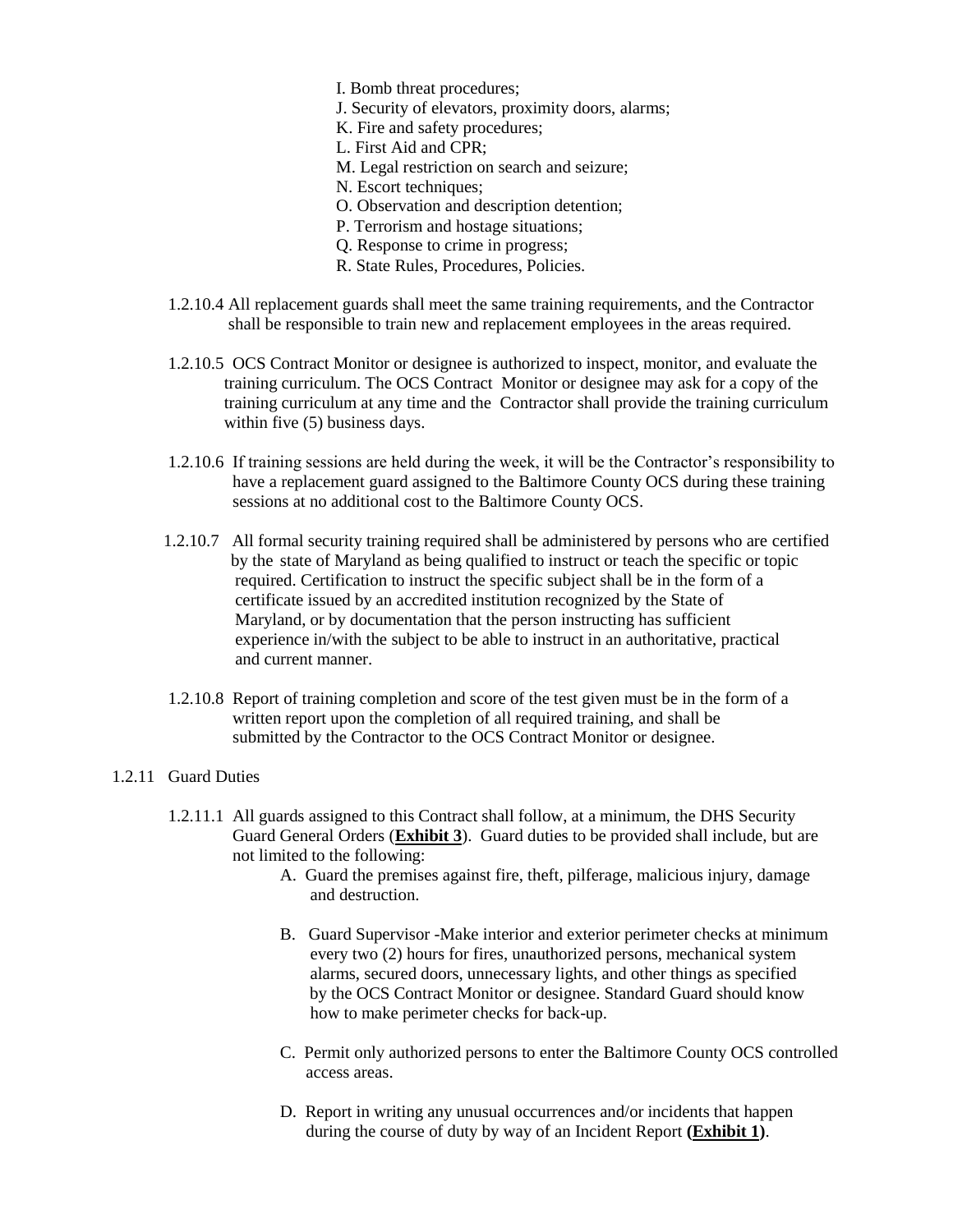This report must be completed immediately following an incident. The original report shall be given to the OCS Contract Monitor and a copy given to the Agency Procurement Specialist the next business day.

- E. Guard Supervisor will assure no unauthorized person or person(s) are in the building at the beginning of the shift and prior to close of shift. If customers are still in the building at the end of the shift, the guard shall remain until the last customer has left the building.
- F. Escort visitors to meeting rooms.
- G. Participate in scheduled disaster and fire drills in accordance with the agency's established evacuation plan. Supervisor Guard will make sure lobby and employee area are clear before leaving. If anyone is in the building he will ask them to leave, if they refuse he will leave and report it to the Baltimore County OCS Contract Monitor, Director of Baltimore County OCS or designee, immediately. Standard Guard should be able to perform this function if Supervisor Guard is absent.
- H. Patrol parking areas and grounds to prevent theft and vandalism to vehicles and property.
- I. Escort staff, visitors, and customers to and from cars in the parking lot during darkness or when requested.
- J. Guard shall be issued building access card. The building access card will be in the possession of the security guard at all times. The security guards will sign a document that states that he/she has received the building access card and the security guard must return the building access card since it is State property.
- K. The guard shall be given cipher codes and elevator codes.
- L. The guard shall notify the Baltimore County Police Department and the OCS Contract Monitor or designee in case of theft, vandalism, unauthorized entry, unsuccessful de-escalating situations, or any other crime. The guard shall write an Incident Report **(Exhibit 1)** and present it to the OCS Contract Monitor, Director of the Baltimore County OCS or designee no later than the next business morning.
- M. The guard shall write and submit Incident Reports **(Exhibit 1)** to the OCS Contract Monitor or designee for the following, but not limited to: Threats, Fire, Maintenance, Suspicious activity, Potential Safety Hazard, Verbal Abuse, Assault, Unusual Activity, etc.
- N. Direct service workers, delivery persons, and others to the correct entry and procedures.
- O. If and when necessary, inform all employees, customers and visitors of the State's no smoking regulations as per the Governor's Executive Order of 1992.
- P. Guards shall log in all visitors by name, purpose of visit, name of employee whom they are visiting, and issue a temporary badge for the date of the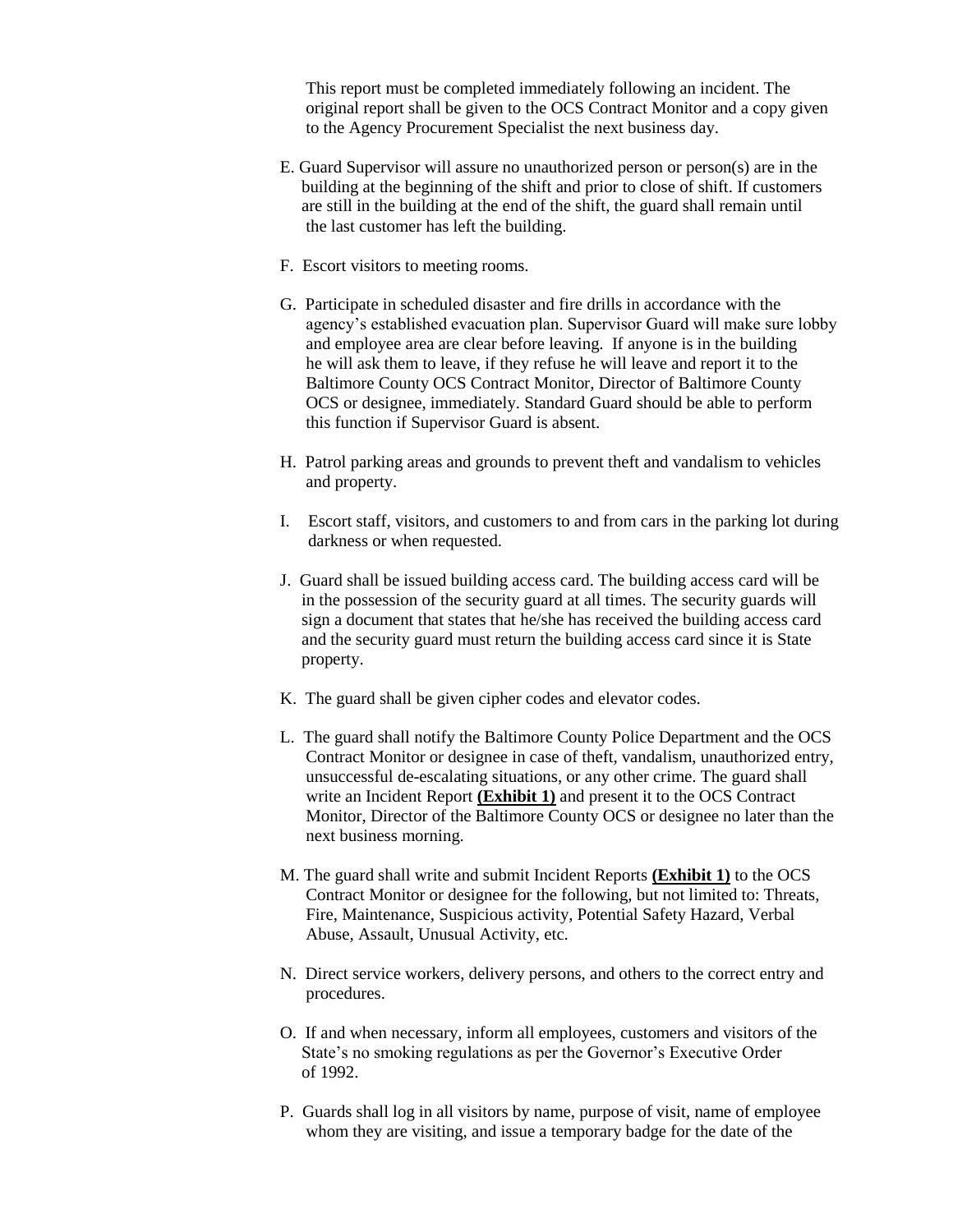visit. The individual being visited shall be notified of the visitor's presence and instructed to escort the visitor to their destination.

- Q. Upon arriving to work, the guard will sign in. The guard will sign out at the end of the shift.
- R. Guards shall instruct customers to be seated in the waiting area in a quiet and orderly manner while waiting to be seen. At no time while on duty will the guard leave the Agency unattended. The Contractor Project Manager and the OCS Contract Monitor or designee must be notified if a guard has to leave the Agency while on duty and must stay at the Agency until a replacement guard has arrived.
- S. When requesting leave, the guard must notify the Contractor Project Manager and the OCS Contract Monitor as early in advance as possible so that that Contractor can find a replacement guard. The guard must notify the Contractor Project Manager and OCS Contract Monitor or designee **immediately** in the event of an unscheduled absence so that the Contractor can find a replacement guard.
- T. Politeness and courtesy must be shown to customers and employees at all times. Effective customer service is the Agency's primary goal.

#### **1.2.12 Guards Shall Not**

- 1.2.12.1 Carry any weapons such as guns, knives, mace, nightsticks, tasers, etc.
- 1.2.12.2 Leave the facility unattended.
- 1.2.12.3 Bring their children, grandchildren, relatives or pets to work with them or to babysit them during their shift.
- 1.2.12.4 Have visitors during their shift.
- 1.2.12.5 Fraternize with customers, staff, and other guards while on duty.
- 1.2.12.6 Have congregating at the security desk.
- 1.2.12.7 Use force except to defend themselves or others when in immediate danger.
- 1.2.12.8 Make verbal or written statements regarding incidents, situations, or circumstances at the Baltimore County OCS facility. The exception is when logging an incident report as required elsewhere in these specifications.
- 1.2.12.9 Engage in any unauthorized investigative or detective work.
- 1.2.12.10 Surrender keys to any unauthorized individual without the prior approval of the OCS Contract Monitor or designee.
- 1.2.12.11 Disclose elevator codes, door cipher codes, access card, nor any other security codes of the Baltimore County OCS facility.
- 1.2.12.12 Remove keys, supplies, furniture, or equipment from the Baltimore County OCS facility.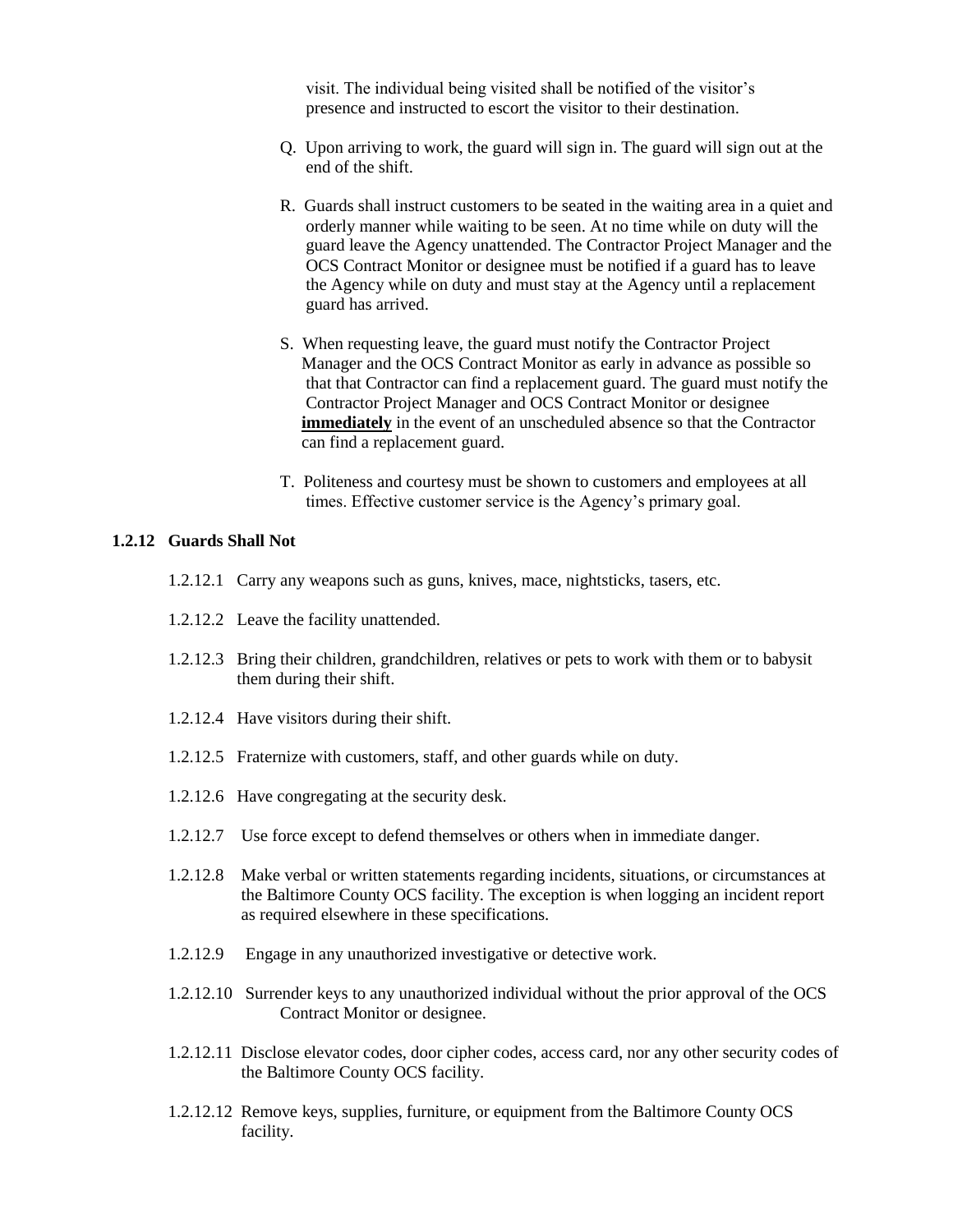- 1.2.12.13 Make personal telephone calls unless under extreme emergency situations consistent with the Agency's telephone policy or use any computer, personal or Baltimore County OCS related without the express permission of the OCS Contract Monitor or designee.
- 1.2.12.14 Eat or drink while on duty, except during breaks or specified lunch times; such exceptions will be confined to the employee's lunch room.
- 1.2.12.15 Smoke or chew tobacco in any area of the building while on duty or off duty.
- 1.2.12.16 Engage in loud or boisterous behavior.
- 1.2.12.17 Under the influence of alcohol or drugs (grounds for immediate termination).
- 1.2.12.18 Participate in any form of gambling.
- 1.2.12.19 Sleep while on duty.
- 1.2.12.20 Confiscate any money inadvertently left in the Agency or on the Agency grounds.
- 1.2.12.21 Permit customers or staff members to sit at the security desk with the guard.
- 1.2.12.22 Soliciting on State property is prohibited.
- 1.2.12.23 Make any arrests or detentions of individuals.
- 1.2.12.24 Sign a complaint on behalf of any State agency or State employee.
- 1.2.12.25 Request the towing of any vehicle without consent from the OCS Contract Monitor or designee.

#### **1.2.13 Guard Equipment**

- 1.2.13.1 The Contractor shall issue and pay for equipment as specified below for all guards while on duty:
	- A. Guards must be issued and wear uniforms bearing insignia and/or name of the security guard company which is clearly visible to the public while on duty.
	- B. Guards must be issued and wear name plates/tags with their names clearly printed and visible to the public while on duty.
	- C. Guards must have flashlights and all replacement batteries.
	- C. Other equipment as may be agreed upon as part of the terms of this contract.
	- D. Guards must have a two-way radio which must be kept in the guards' possession at all times while on duty.

#### **1.2.14 Guard Appearance and Uniforms**

The successful vendor shall provide: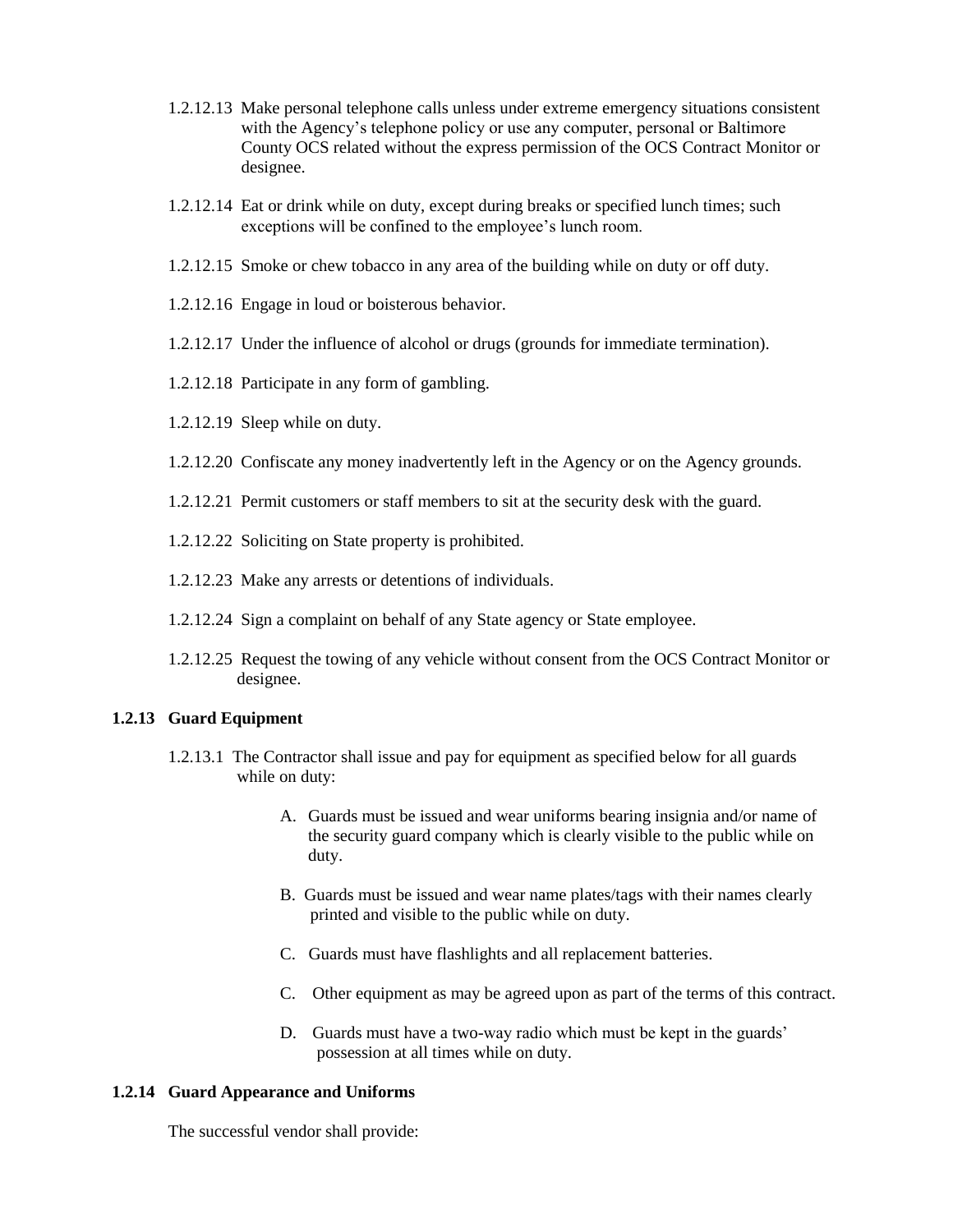- 1.2.14.1 Guards must be clean and properly groomed with an acceptable haircut, similar to police department standards, with any facial hair neatly trimmed and hair pulled away from the face.
- 1.2.14.2 The successful bidder shall provide guards clothing. Guards shall arrive ready for duty and completely outfitted. The uniform consists of the following:
	- A. Shirts (short sleeve and long sleeve), at least three (3) each
	- B. Uniform tie,
	- C. Uniform trousers, at least three (3)
	- D. Uniform winter coat or rain gear as the season and weather dictates.
- 1.2.14.3 All uniforms must comply with OSHA, MOSHA, and other local, state, and federal statutes and requirements. Uniforms must fit properly and must be clean and pressed. Name tags must be worn on the outer garment and be easily visible.
- 1.2.14.4 Shoes must be black and in good condition and polished.

#### **1.2.15 Guard Uniform Expense**

The Contractor shall pay the cost, maintenance, and upkeep of uniforms; and cannot pass those costs to the employee (as a deduction from wages), in accordance with the Labor and Employment Article, § 3-503, Annotated Code of Maryland.

#### **1.2.16 Guard Logs**

- 1.2.16.1 The Contractor shall provide a logbook for the guard to make daily shift entries of all activities and special notes. This logbook is to be reviewed weekly by the OCS Contract Monitor or designee.
- 1.2.16.2 All guards shall sign in and out in the logbook. At the beginning of each shift, all guards shall prepare the guard log by assigning that day's date, print and sign his/her name.
- 1.2.16.3 All entries in the guards' log shall be printed or written legibly. Any falsification of information written or printed in the log is grounds for denying payment to the successful bidder, and/or possible termination of the contract.
- 1.2.16.4 All incidents must be reported in this log and provided to the OCS Contract Monitor, Director of the Baltimore County OCS or designee by the start of the next morning's shift.
- 1.2.16.5 At the conclusion of each shift, guards shall leave the log at their assigned desk for review by the OCS Contract Monitor or designee.

#### **1.2.17 Assignment of Guards**

- 1.2.17.1 The Contractor must assign the same guard to the same shift on the same days of the week. This will ensure continuity for staff and the operation.
- 1.2.17.2 Replacement guards must have prior clearance and be trained in all aspects of required duties as described in Sections  $1.2.09.2$  and  $1.2.09.3$ . A summary of all possible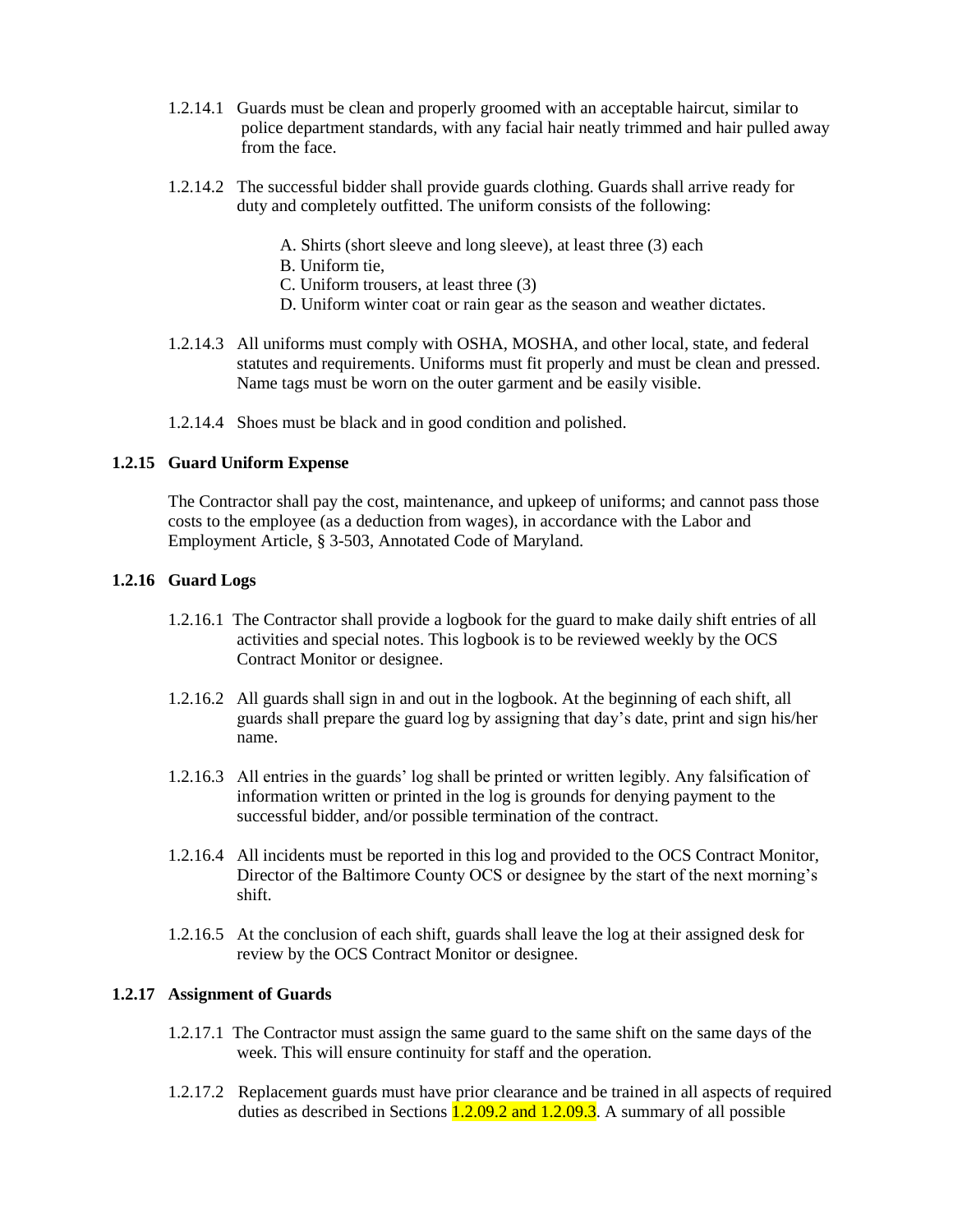replacement guards shall be submitted to the OCS Contract Monitor in advance of the assignment of said replacement.

- 1.2.17.3 It shall be the Contractor's responsibility to assign a replacement guard who carries the same certifications as the assigned guard if the regular guard cannot report to Baltimore County OCS for work. No guard can leave their post until properly relieved of their duties.
- 1.2.17.4 The Contractor shall at no time furnish guards who have not met minimum qualifications and training as required by the contract.
- 1.2.17.5 All guards must be punctual and have a good attendance record. Guards who are constantly tardy and who have a record of unscheduled absences will not be allowed to continue to work under this contract at the Baltimore County OCS.
- 1.2.17.6 The Contractor must furnish a qualified replacement guard within two (2) hours if assigned guard is absent for any reason. Failure to provide security will result in the contractor being held liable for costs incurred by the Agency to obtain security. Upon request by the OCS Contract Monitor or Director, the contractor agrees to remove any guard who, in the opinion of the Baltimore County OCS, is undesirable to perform guard service under this contract. The contractor must furnish a qualified replacement guard immediately. Failure to replace the guard within two (2) hours of the request will be grounds for denying payment to the contractor for the period in question.

#### **1.2.18 Procedures for Security and Background Checks**

The Contractor must obtain background checks for personnel applying for security guard positions at the facility occupied by the Baltimore County OCS. The results of the background checks must be forwarded the OCS Contract Monitor or designee.

1.2.18.1 Background checks are required for all security guards assigned to the Baltimore County OCS. In order to allow the successful contractor sufficient opportunity to obtain Maryland State Police, NCIC, and FBI criminal background checks; proposed guards will be allowed to work on site for up to ninety (90) days **pending satisfactory receipt of background checks**. In general, prospective guards with criminal records and/or probation will not be acceptable for work at the Baltimore County OCS.

#### 1.2.18.2 **COMAR TITLE 19, SUBTITLE 4 of MD CODE ANNOTATE BUSINESS OCCUPATION AND PROFESSIONS ARTICLE.**

 Each security guard provided under this contract shall be either: (1) certified as a security guard by the Secretary of the State of Police; or (2) meet one of the exceptions to security guard certification under Maryland Law.

#### Two Exceptions:

- First, a licensed security guard agency may provide an uncertified individual if the security guard agency has submitted the application, fingerprint cards, and records fee for the individual's certifications and the Secretary of State Police has not disapproved the application.
- Second, if the security guard is currently certified by the Maryland Police and Corrections Training Commission as a police officer, the security guard is not required to also be certified as a security guard.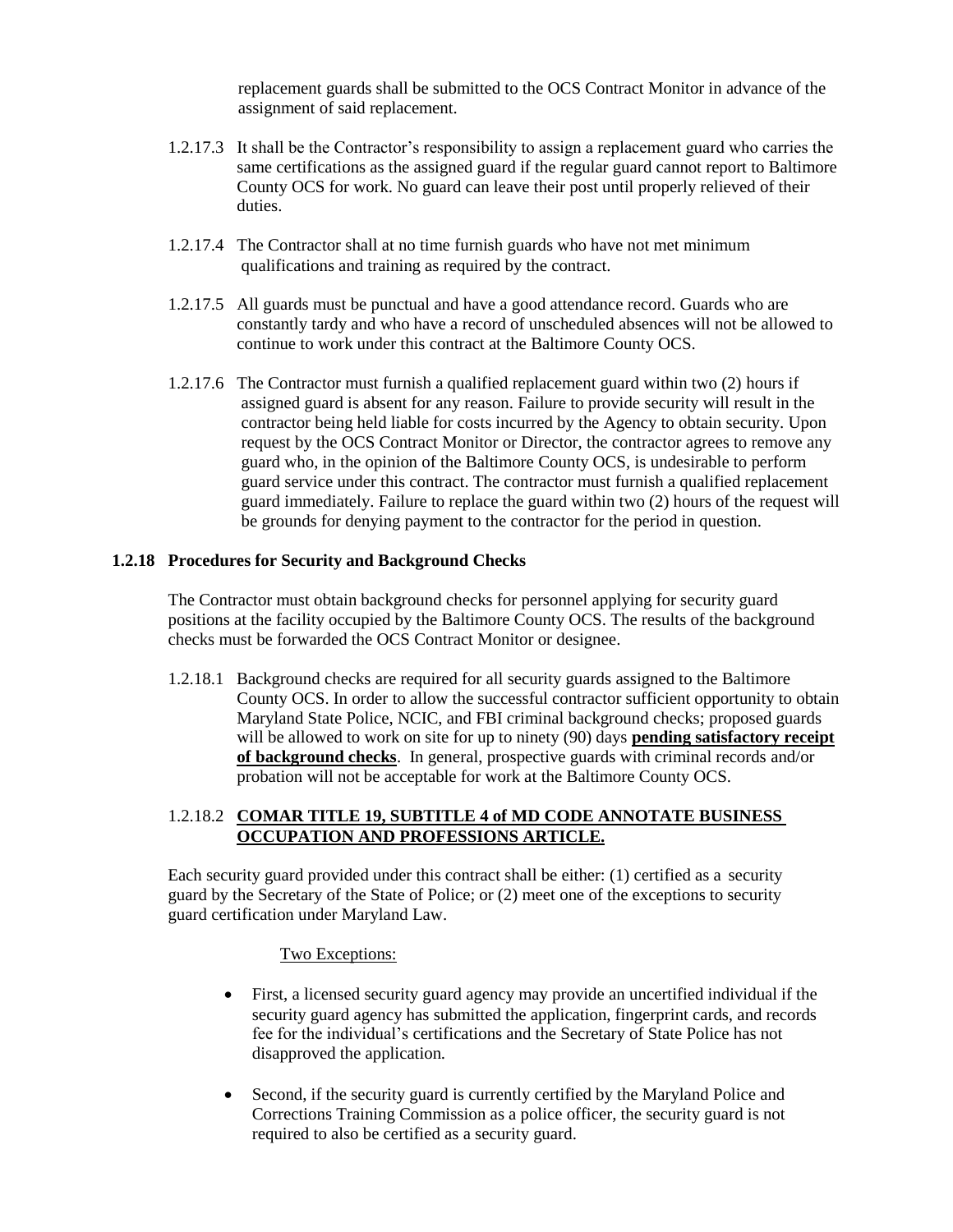#### **1.2.19 Wages Protocols**

**The Contractor must pay the unarmed guards in accordance with the Maryland Living Wage Law (see Section 33). The Contractor must pay the unarmed guards accepted by the Baltimore County OCS a minimum of \$17.00 per hour, for the Guard Supervisor and a minimum of \$15.00 for the second**  $(2<sup>nd</sup>)$  **guard.** In the event the Living Wage rate for Tier 1 is increased during the contract period, the rate paid to employees shall be increased to meet or exceed that Living Wage, See Title 18, State Finance and Procurement Article, Annotated Code of Maryland. Increase in any state or federal wage rates may not be passed onto the agency or the State of Maryland and is the sole responsibility of the Contractor.

#### **1.2.20 Responsibility for Keys**

It is the responsibility of the Contractor and his/her employees to ensure the safe keeping of all keys that have been assigned to them. In the event that any assigned key is lost or stolen, the contractor is responsible for any cost associated with re-keying or replacement of the locks involved. Any lost or stolen key will be reported to the OCS Contract Monitor or designee immediately, in writing and verbally.

#### **1.2.21 Changes To Scope of Work**

- 1.2.21.1 Any change to the scope of this contract requires pre-authorization in writing to the OCS Contract Monitor, and the Agency Director.
- 1.2.21.2 The Procurement Officer may, at any time, change the scope of work of the contract by written contract modification. On the designated effective date, the contractor shall make the required changes in his operations.
- 1.2.21.3 Upon receiving notice of the change, the Contractors monthly invoice will be adjusted to reflect the value of the change in services under this contract.

#### **1.2.22 Termination**

- 1.2.22.1 Baltimore County OCS reserves the right to cancel this contract if funds are not appropriated or otherwise made available to support the continuation of this contract. The State shall have the right to terminate this contract and the Contractor is not entitled to recover any costs not incurred prior to termination. However, this does not affect either the State's or the Contractor's rights under any other termination clause in the contract.
- 1.2.22.2 Contractor will receive 30 days written notice from the Contract Monitor of any above cancellation action to this contract.

#### **1.2.23 Contractor's Insurance**

- 1.2.23.1 The Contractor must furnish and keep in effect during the term of this contract the following:
	- A. General liability insurance in the amount of \$1,000,000 per occurrence and \$2,000,000 aggregate, including but not limited to, Personal Injury liability coverage. This insurance must cover the risks of false arrest, false imprisonment, malicious prosecution, defamation of character, libel, slander, or other torturous acts of the Contractor's employees.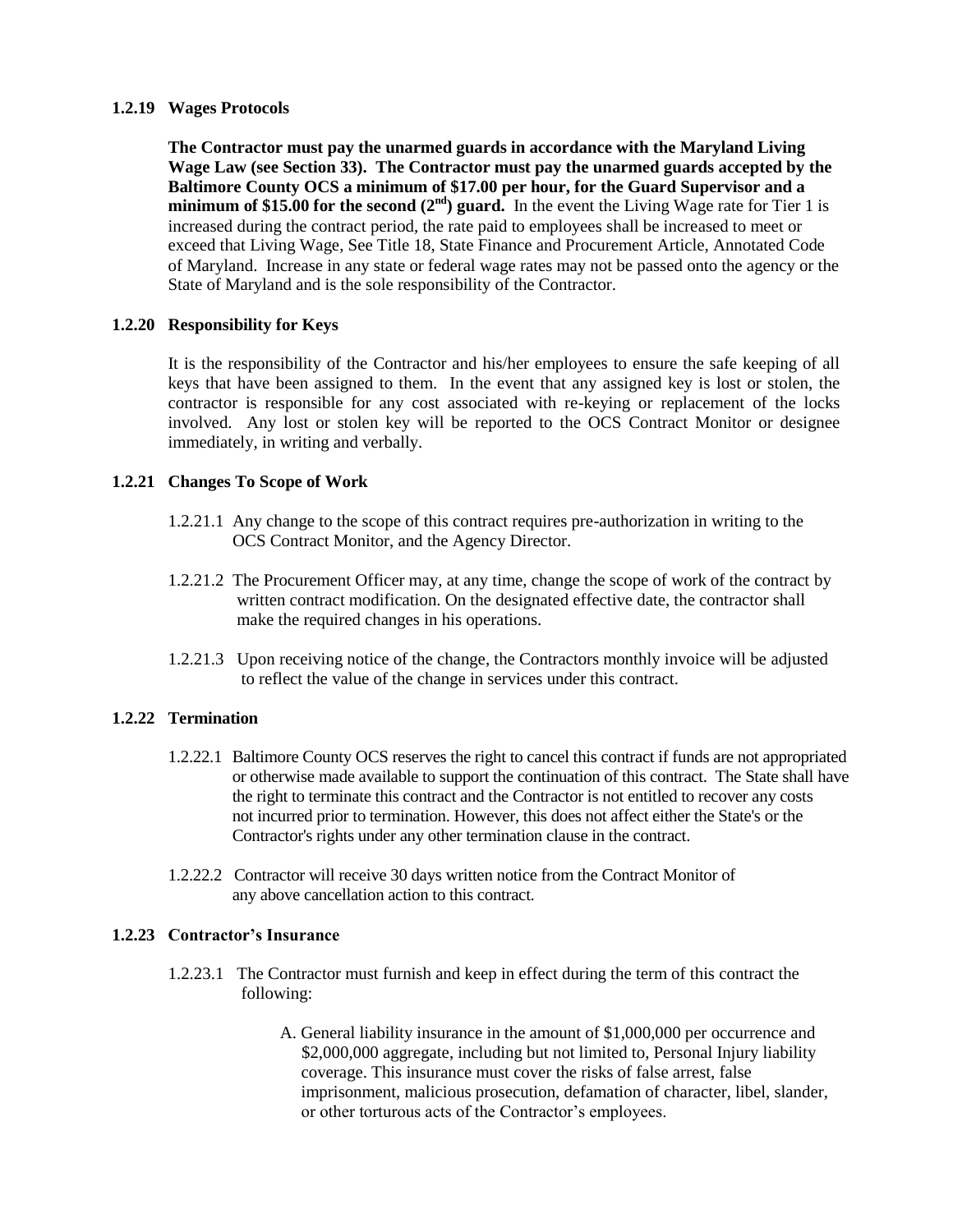- B. Workman's Compensation Insurance as is required by the laws of the State of Maryland.
- C. Unless the Procurement Officer otherwise agrees and before the Contractor begins work, the Contractor must submit required certificates of insurance to the Procurement Officer for review and approval.
- D. Automobile Insurance Third party legal liability claims arising from bodily injury and/or damage to property of others from the ownership, maintenance or use of any motor vehicle, both on-site and off-site, owned by the Contractor. The minimum combine limit for personal injury and property damage liability will be \$1,000,000.00 per occurrence and \$2,000,000.00 in aggregate, unless other limits are stated elsewhere in the Contract documents.
- E. The State shall be listed as an additional insured on the policies with the exception of Worker's Compensation Insurance and Professional Liability Insurance. All insurance policies shall be endorsed to include a clause that requires that the insurance carrier provide the Procurement Officer, by certified mail, not less than 45 days' advance notice of any non-renewal, cancellation, or expiration. In the event the Procurement Officer receives a notice of non-renewal, the Contractor shall provide the Procurement Officer with an insurance policy from another carrier at least 30 days prior to the expiration of the insurance policy then in effect. All insurance policies shall be with a company licensed by the State to do business and to provide such policies.
- F. Fidelity Bond Contractor's employees must be bonded by a company approved by the Maryland Insurance Commissioner to issue such bonds in Maryland. The bond or bonds shall protect the State against loss by the theft of money or other property from the premises to which the State or others may sustain as a result of any fraudulent or dishonest act of Contractor's employee, acting alone or in collusion with others, during the term of this contract. Said bond or bonds shall have a limit at least \$2,500 per occurrence, per employee. Contractor must deliver said bond or bonds to the State not later than time of award. The Contractor must provide the State with a notice of cancellation within thirty (30) days.

#### **1.2.24 Hourly Billing Rates**

- 1.2.24.1 The hourly rate submitted as the base price to the bid shall be for non-overtime work regardless of the day of the week or hour of the day the work is to be performed. This same rate shall be used when required by the State to work special hours providing additional security under the contract. The State shall not be responsible to pay overtime rates made necessary due to the contractor's failure to provide guards at non-overtime rates. Overtime which is the responsibility of the State must be approved in advance by the OCS Contract Monitor.
- 1.2.24.2 It shall be the Contractors responsibility to pay any shift differential for a substitute guard if a situation develops where a higher paid guard stands watch for a lower paid guard.
- 1.2.24.3 These rates will be used in computing additions to, or deductions from, the Contractor monthly payment, for changes to the specified duties and/or scope of work, for extra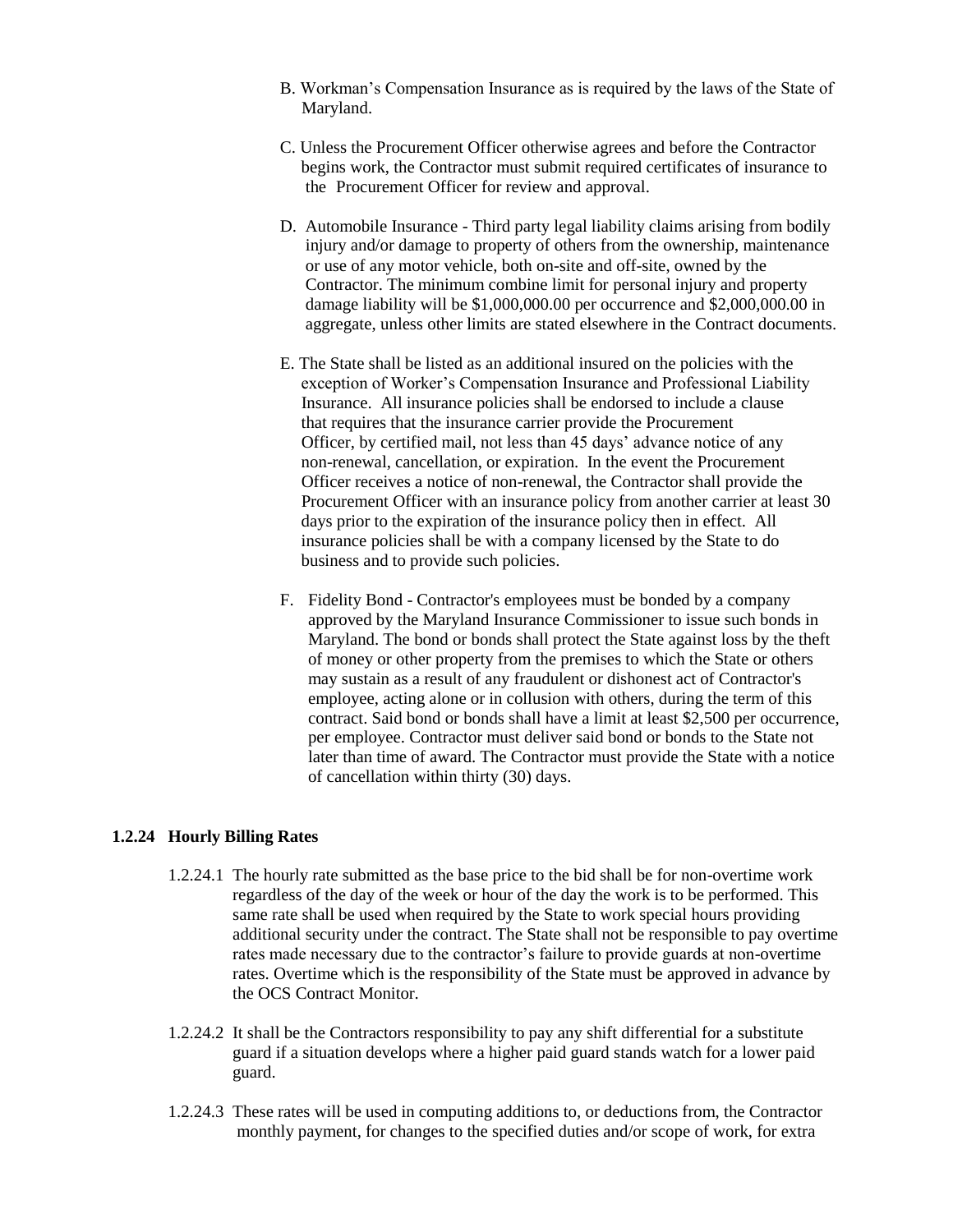work required by the State or for penalties imposed on the contractor as indicated elsewhere in the specifications. Each hourly rate shall include direct wages, all indirect expenses, materials and supplies normally used, use of any equipment, and the Contractor overhead and profit.

#### **1.2.24.4 The Contractor must pay the unarmed guards accepted by the Baltimore County OCS a minimum of \$17.00 per hour, for the Guard Supervisor and a minimum of \$15.00 for the second (2nd) guard.**

#### **1.2.25 Penalty for Failure to Provide Guard**

Nothing in these conditions shall be deemed to limit the State's right or remedies in the event the state's actual damage exceeds the amount withheld from billing. The State's failure, at any time, to require performance of the provisions shall in no way affect the State's rights to enforce it for subsequent occurrences. If the OCS Contract Monitor or designee finds it necessary to assign State personnel to provide security for any amount of time for which the contractor was responsible under this contract, Baltimore County OCS reserves the right to refuse payment for that period of time the contractor failed to provide services, and to hold the contractor liable for any wages paid to State personnel or another vendor to perform security duties normally performed by the successful bidder.

The State reserves the right to withhold payment in part or in full based on any claim of the State of a debt owed to the State arising from any other cause.

#### **1.2.26 State Supplied Services and Facilities**

The Baltimore County OCS will make available to the security guard, based on duty requirements, appropriate work area, photocopying services, fax machine, telephone, and controlled amounts of office supplies. Agency will supply hand-held wan, metal detector, batteries and maintenance. Parking space will be available, but will not be assigned.

#### **1.2.27 Reductions For Non-Performance Or Failure To Meet Standards:**

The following reductions shall be used in adjusting the Contractor's invoice when the Contractor fails to perform any task required in these specifications or performs any task below the standards as required in these specifications.

- a. First occurrence written documentation notice from the Contract Monitor to the contractor.
- b. Second occurrence written documentation and deduction of 1/60th of monthly invoice amount.
- c. Third occurrence written documentation and deduction of 1/30th of monthly invoice amount.
- d. Reductions for "No Shows" may be based on the normal number of Contractor's personnel assigned to the building multiplied by the hours normally worked by the Contractor.
- e. Reductions for below standards work may be made if, after the second documented notification, the Contractor has not corrected the deficiency and State workers are assigned to perform the task. Reductions will be based on the hourly wage rate of the State employee assigned to perform the task times the hour/hours required for State workers to perform the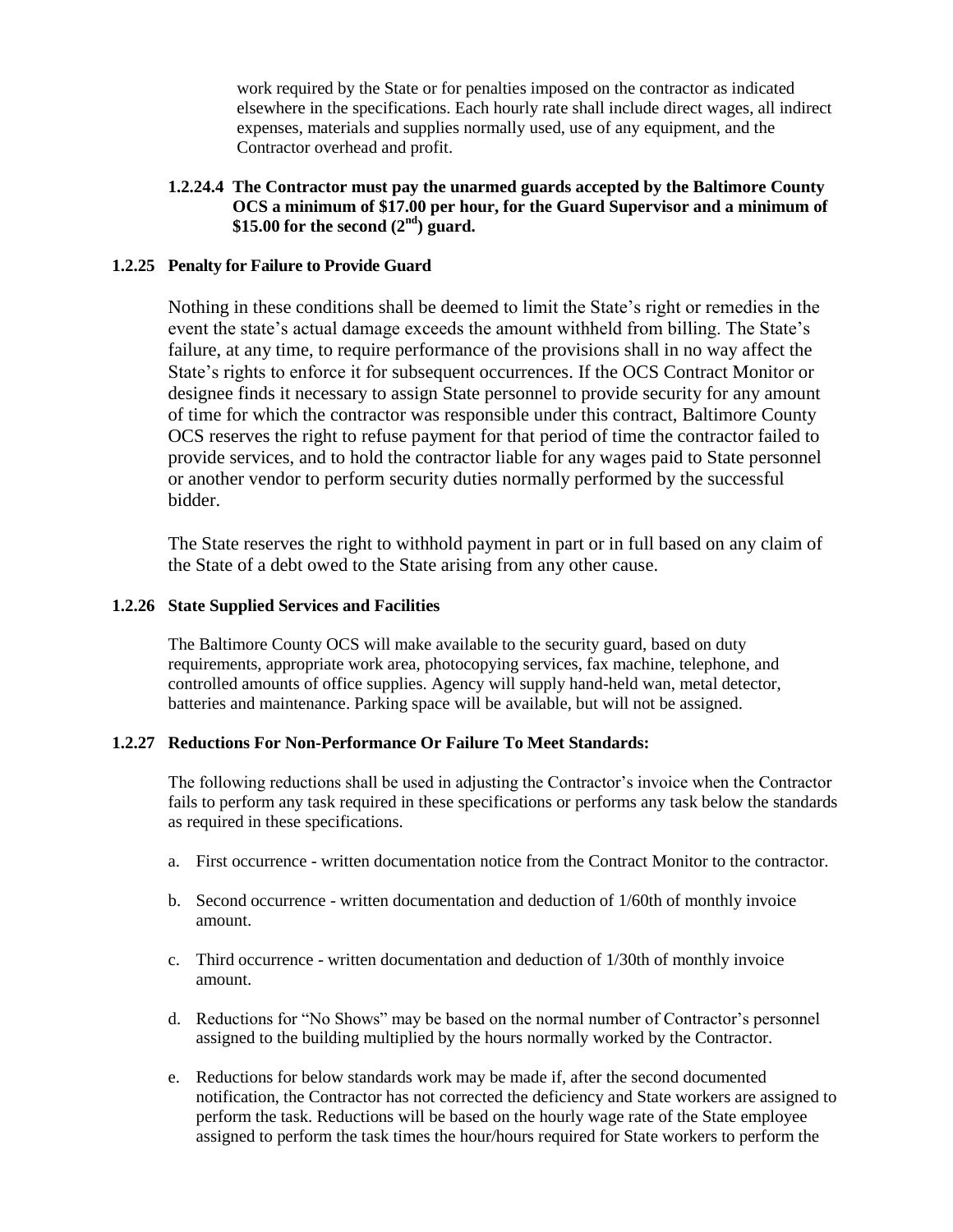task.

- f. Reductions for non-performance may be made if the task was not done and State workers have to be assigned immediately to perform the task. Reductions will be based on the hourly wage rate of the State employee assigned to perform the task times the hour/hours required for State workers to perform the task.
- g. The referenced conditions (examples) may result in Termination of Contract for Default by the Procurement Officer.

#### **1.2.28 Disputes Arising From Reductions:**

- a. Should the Contractor dispute the validity of a reduction determination made by the Assist Director, he may appeal the reduction to the Director of the Baltimore County OCS within seven (7) calendar days of receiving notice of the reduction.
- b. The Director of the Baltimore County OCS will review the reduction and make a written determination as to its validity within seven (7) days of the receipt of the appeal from the Contractor.
- c. Should the Contractor disagree with the decision of the Director of the Baltimore County OCS, the Contractor may appeal the Director of the Baltimore County OCS's decision to the Chief of Administrative Services for the Department of Human Services, 311 W. Saratoga Street, Baltimore, Maryland 21201 within seven (7) calendar days of the receipt of the Manager's decision.
- d. The Chief of Administrative Services shall review all documentation, evidence and arguments of the Contractor and the Director of the Baltimore County OCS and make a written determination as to the validity of the reduction within seven (7) days of receiving the appeal from the Contractor.

### **1.3 Security Requirements**

### 1.3.1 **Employee Identification**

- (a) Each person who is an employee or agent of the Contractor or subcontractor shall display his or her company ID badge at all times while on State premises. Upon request of authorized State personnel, each such employee or agent shall provide additional photo identification.
- (b) At all times at any facility, the Contractor's personnel shall cooperate with State site requirements that include but are not limited to being prepared to be escorted at all times, providing information for badge issuance, and wearing the badge in a visual location at all times.

### 1.3.2 **Information Technology**

(a) Contractors shall comply with and adhere to the State IT Security Policy and Standards. These policies may be revised from time to time and the Contractor shall comply with all such revisions. Updated and revised versions of the State IT Policy and Standards are available online at: [www.doit.maryland.gov](http://www.doit.maryland.gov/) – keyword: Security Policy.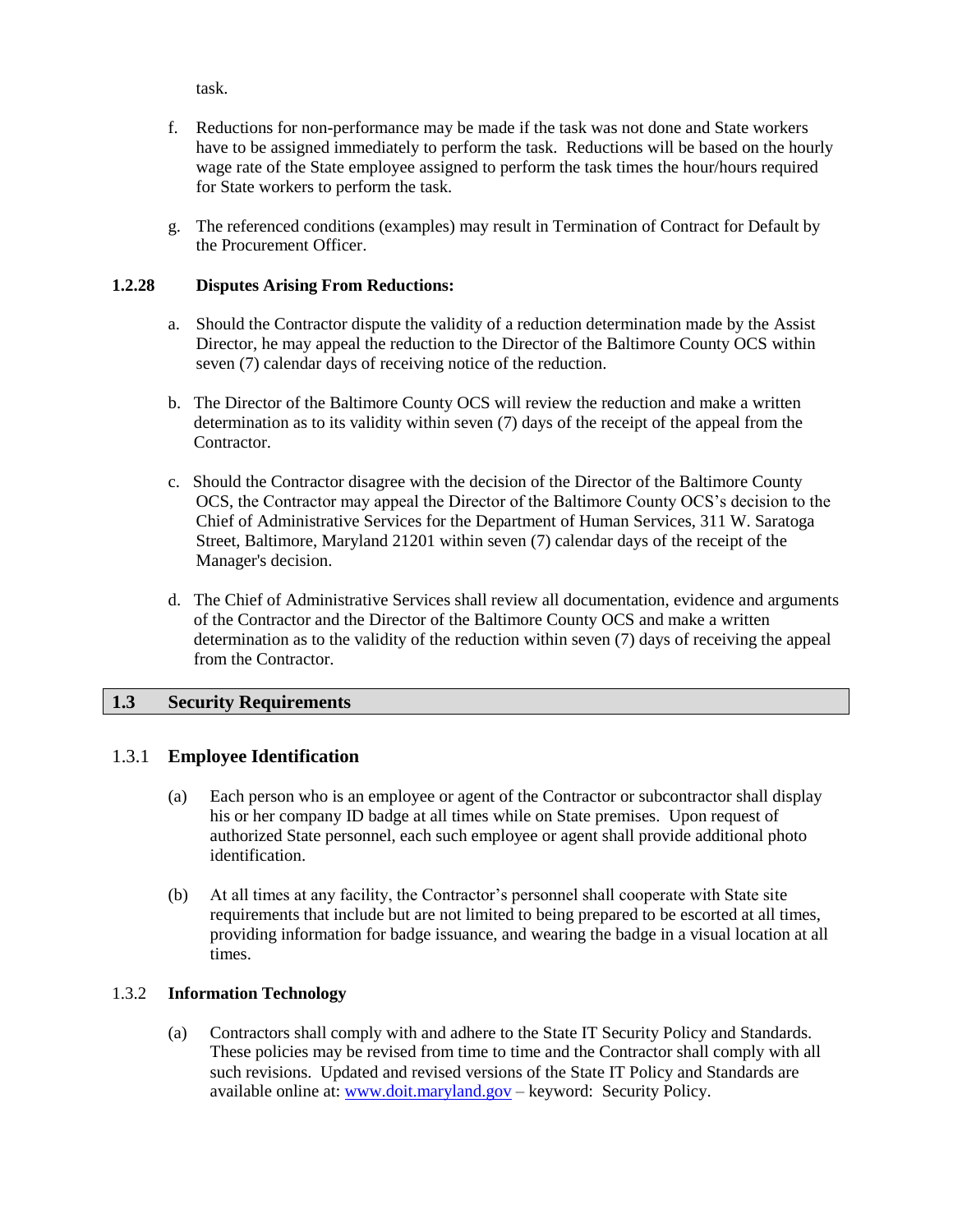(b) The Contractor shall not connect any of its own equipment to a State LAN/WAN without prior written approval by the State. The Contractor shall complete any necessary paperwork as directed and coordinated with the Contract Monitor to obtain approval by the State to connect Contractor-owned equipment to a State LAN/WAN.

#### 1.3.3 **Criminal Background Check**

The Contractor shall obtain from each prospective employee a signed statement permitting a criminal background check. The Contractor shall secure at its own expense a Maryland State Police and/or FBI background check and shall provide the Contract Monitor with completed checks on all new employees prior to assignment. The Contractor may not assign an employee with a criminal record unless prior written approval is obtained from the Contract Monitor.

### **1.4 Insurance Requirements**

- 1.4.1 The Contractor shall maintain Commercial General Liability Insurance with limits sufficient to cover losses resulting from, or arising out of, Contractor action or inaction in the performance of the Contract by the Contractor, its agents, servants, employees, or subcontractors, but no less than a Combined Single Limit for Bodily Injury, Property Damage, and Personal and Advertising Injury Liability of \$1,000,000 per occurrence and \$3,000,000 aggregate.
- 1.4.2 The Contractor shall maintain Automobile and/or Commercial Truck Insurance as appropriate with Liability, Collision, and PIP limits no less than those required by the State where the vehicle(s) is registered, but in no case less than those required by the State of Maryland.
- 1.4.3 Fidelity Bond Contractor's employees shall be bonded by a company approved by the Maryland Insurance Commissioner to issue such bonds in Maryland. The bond or bonds shall protect the State against loss by theft of money or other property from the premises to which the State or others may sustain as a result of any fraudulent or dishonest act of Contractor's employee, acting alone or in collusion with others, during the term of the contract. Said bond or bonds shall have a limit of \$2,500 per occurrence, per employee. Contractor must deliver said bond or bonds to the State no later that time of award.
- 1.4.4 Within five (5) Business Days of recommendation for Contract award, the Contractor shall provide the Contract Monitor with current certificates of insurance, and shall update such certificates from time to time but no less than annually in multi-year contracts, as directed by the Contract Monitor. Such copy of the Contractor's current certificate of insurance shall contain at minimum the following:
	- a. Workers' Compensation The Contractor shall maintain such insurance as necessary and/or as required under Workers' Compensation Acts, the Longshore and Harbor Workers' Compensation Act, and the Federal Employers' Liability Act.
	- b. Commercial General Liability as required in Section 1.4.1.
	- c. Automobile and/or Commercial Truck Insurance as required in Section 1.4.2.
	- d. Employee Theft Insurance as required in Section 1.4.3.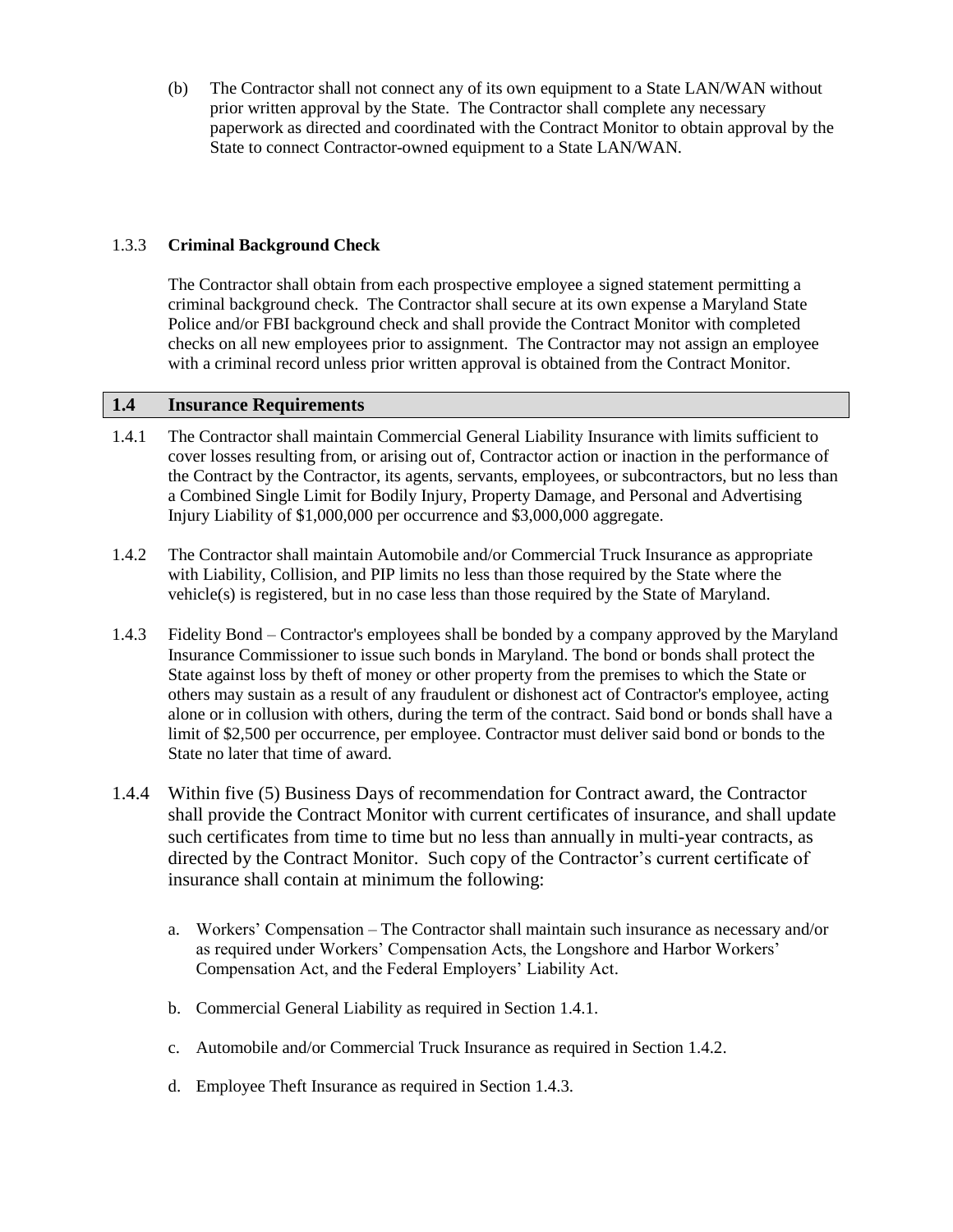1.4.5 The State shall be listed as an additional insured on the policies with the exception of Worker's Compensation Insurance and Professional Liability Insurance. All insurance policies shall be endorsed to include a clause that requires that the insurance carrier provide the Contract Monitor, by certified mail, not less than 45 days' advance notice of any non-renewal, cancellation, or expiration. In the event the Contract Monitor receives a notice of non-renewal, the Contractor shall provide the Contract Monitor with an insurance policy from another carrier at least 30 days prior to the expiration of the insurance policy then in effect. All insurance policies shall be with a company licensed by the State to do business and to provide such policies.

**On the Certificate of Liability, the "DESCRIPTION OF OPERATIONS" shall read as follows:**

# **"(TYPE OF SERVICE) at the (LOCATION). THE STATE OF MARYLAND IS INCLUDED AS AN ADDITIONAL INSURED SOLELY WITH RESPECT TO THE OPERATIONS AND ACTIVITIES OF THE NAMED INSURED". (CONTRACT # and CONTRACTOR)**

1.4.6 The Contractor shall require that any subcontractors providing services under this Contract obtain and maintain similar levels of insurance and shall provide the Contract Monitor with the same documentation as is required of the Contractor.

### **1.5 Problem Escalation Procedure**

1.5.1 The Contractor must provide and maintain a Problem Escalation Procedure (PEP) for both routine and emergency situations. The PEP must state how the Contractor will address problem situations as they occur during the performance of the Contract, especially problems that are not resolved to the satisfaction of the State within appropriate timeframes.

The Contractor shall provide contact information to the Contract Monitor, as well as to other State personnel, as directed should the Contract Monitor not be available.

- 1.5.2 The Contractor must provide the PEP no later than ten (10) Business Days after notice of Contract award or after the date of the Notice to Proceed, whichever is earlier. The PEP, including any revisions thereto, must also be provided within ten (10) Business Days after the start of each Contract year and within ten (10) Business Days after any change in circumstance which changes the PEP. The PEP shall detail how problems with work under the Contract will be escalated in order to resolve any issues in a timely manner. The PEP shall include:
	- The process for establishing the existence of a problem;
	- The maximum duration that a problem may remain unresolved at each level in the Contractor's organization before automatically escalating the problem to a higher level for resolution;
	- Circumstances in which the escalation will occur in less than the normal timeframe;
	- The nature of feedback on resolution progress, including the frequency of feedback to be provided to the State;
	- Identification of, and contact information for, progressively higher levels of personnel in the Contractor's organization who would become involved in resolving a problem;
	- Contact information for persons responsible for resolving issues after normal business hours (e.g., evenings, weekends, holidays, etc.) and on an emergency basis; and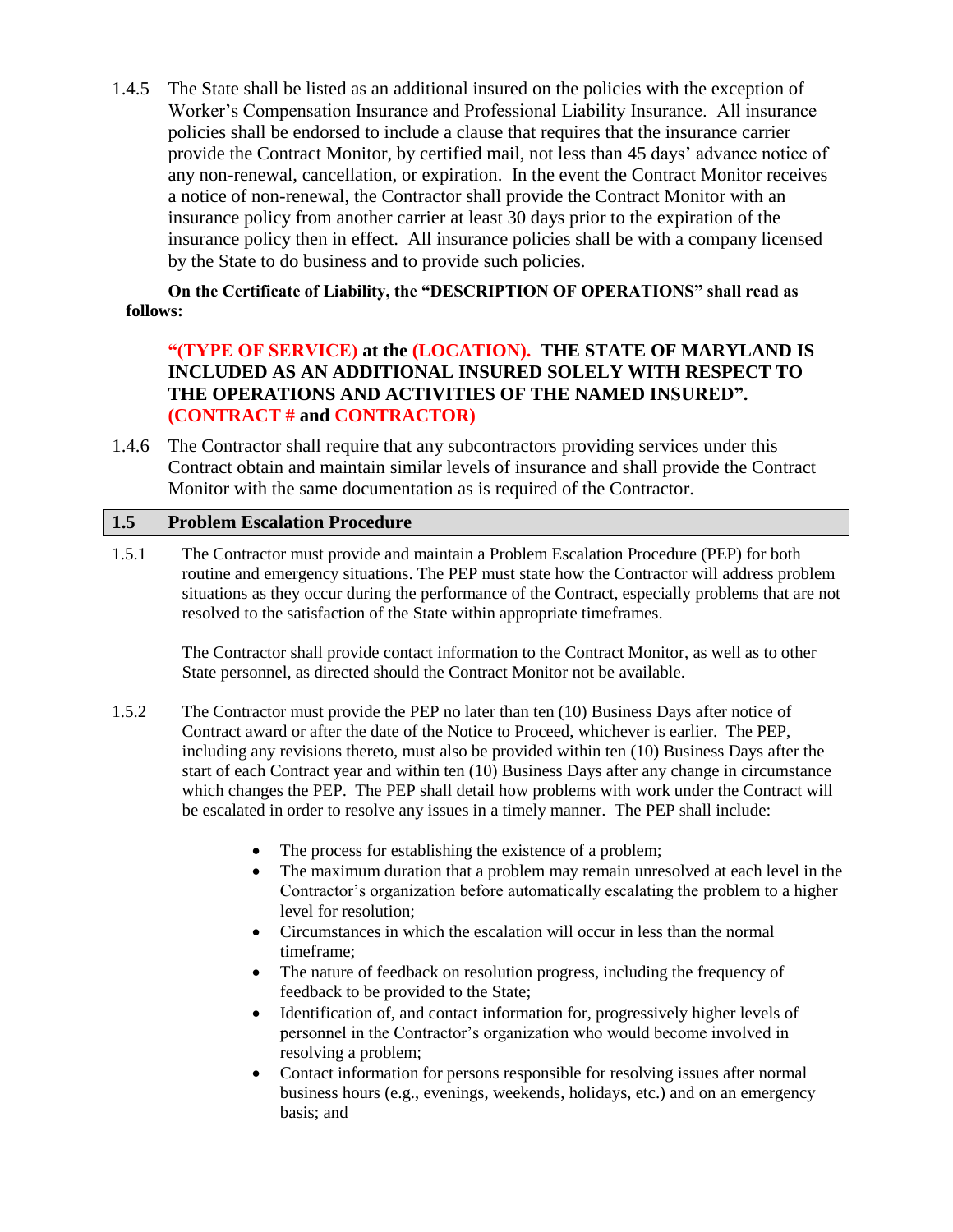A process for updating and notifying the Contract Monitor of any changes to the PEP.

Nothing in this section shall be construed to limit any rights of the Contract Monitor or the State which may be allowed by the Contract or applicable law.

#### **1.6 Invoicing**

#### 1.6.1 **General**

- (a) All invoices for services shall be signed by the Contractor and submitted to the Contract Monitor. All invoices shall include the following information:
	- Contractor name:
	- Remittance address:
	- Federal taxpayer identification number (or if sole proprietorship, the individual's social security number);
	- Invoice period;
	- Invoice date;
	- Invoice number
	- State assigned Contract number;
	- State assigned (Blanket) Purchase Order number(s);
	- Services provided; and
	- Amount due.

Invoices submitted without the required information cannot be processed for payment until the Contractor provides the required information.

(b) The Department reserves the right to reduce or withhold Contract payment in the event the Contractor does not provide the Department with all required deliverables within the time frame specified in the Contract or in the event that the Contractor otherwise materially breaches the terms and conditions of the Contract until such time as the Contractor brings itself into full compliance with the Contract. Any action on the part of the Department, or dispute of action by the Contractor, shall be in accordance with the provisions of Md. Code Ann., State Finance and Procurèrent Article §§ 15-215 through 15-223 and with COMAR 21.10.02.

#### 1.6.2 **Invoice Submission Schedule**

The Contractor shall submit invoices in accordance with the following schedule:

- (a) At the end of each calendar month, the Contractor shall submit an invoice to the Baltimore County OCS for work done during the month. Invoices shall indicate the number of nonovertime hours and overtime (where applicable and previously approved by the Baltimore County OCS) work hours for the entire month.
- (b) Each invoice submitted shall clearly identify the month for which payment is due under this invoice period in a conspicuous place on the fact of the invoice. Copies of the time sheets for the invoice period must accompany the invoice.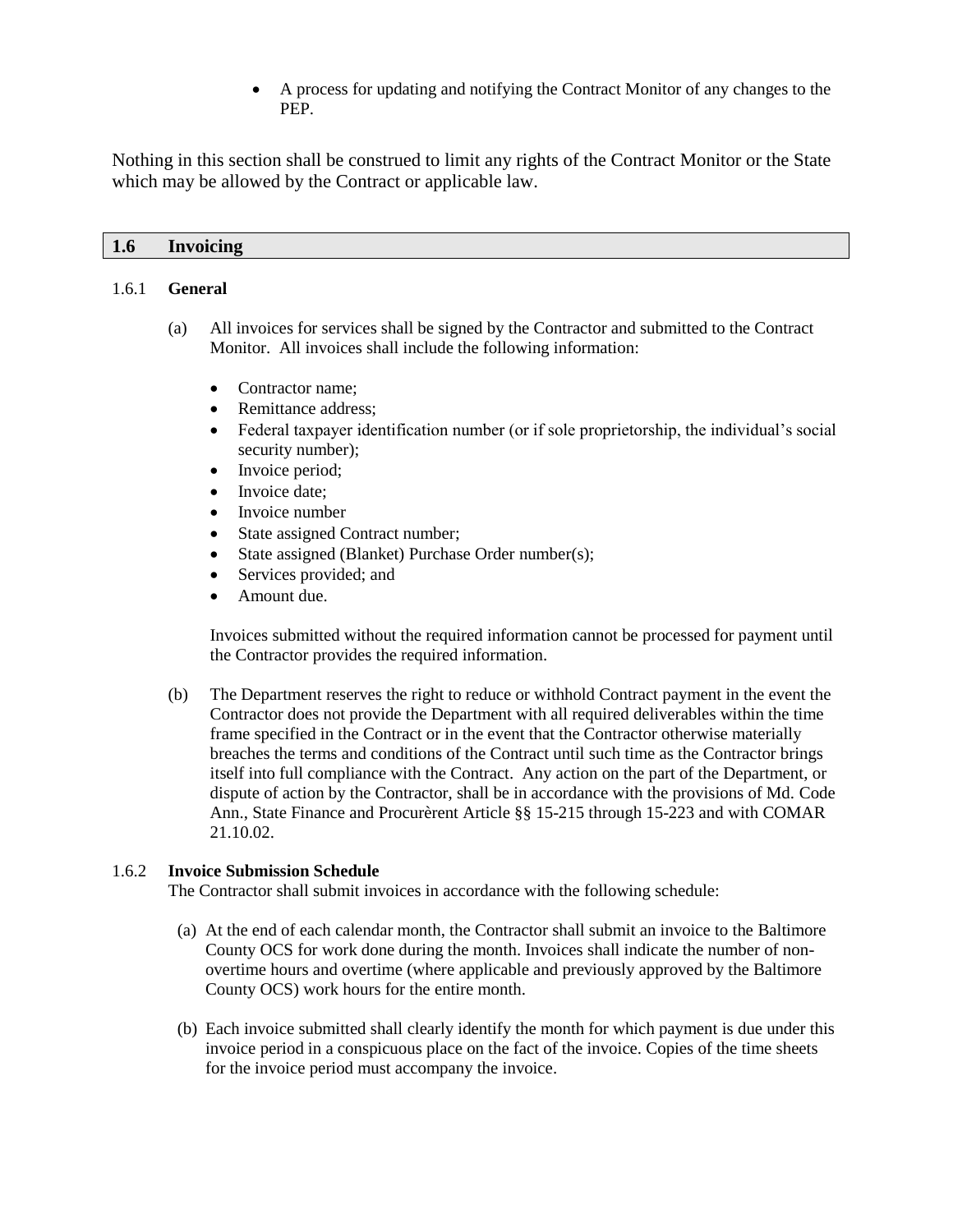(c) The OCS Contract Monitor or designee shall not be responsible for any invoice submitted prior to the last day each month or after the  $15<sup>th</sup>$  of the following month for which the services were rendered.

To avoid mailing problems, address all invoices to the following: **DHS/Accounts Payable 311 W Saratoga Street, 9th Floor Baltimore MD 21201**

## **1.7 MBE Reports**

This solicitation does not includes a MBE Goal

#### **1.8 VSBE Reports**

This solicitation does not includes a VSBE Goal

### **1.9 SOC 2 Type II Audit Report**

A SOC 2 Type II Report is not a Contractor requirement for this Contract.

### **1.10 End of Contract Transition**

The Contractor shall cooperate in the orderly transition of services from it to a subsequent contractor at the end of the contract term or upon receipt of a Notice of Termination from the State. Transition shall be provided in a prompt and timely manner, shall proceed in accordance with the schedule provided to the Contractor by the State in the Notice of Transition, and shall be for a period of at least sixty (60) days. Additional instructions regarding transition services may be provided in the event of a Notice of Termination issued by the State.

# **4. CONTRACT TERM**

The Contract resulting from this solicitation will be for a 6 month period beginning 10/15/2019 and ending on 03/31/2020

# **5. STATE CONTRACT MONITOR**

The State contract monitor for this Contract is:

Adina Tanasecu 170 West Ridgely Road, Suite 200 Lutherville, MD 21093 410-561-2157

After Contract award, this person will serve as the primary point of contact for the Contractor in regards to the Contract resulting from this IFB. However, for certain contract related actions the Procurement Officer may communicate with the Contractor.

# **6. SUBMISSION INFORMATION**

The original, to be so identified, and one (1) copy of each Bid must be received by the Procurement Officer by **October 11, 2019 by 11:00** am in order to be considered. Requests for extension of this date or time shall not be granted. Vendors mailing Bids should allow sufficient mail delivery time to insure timely receipt by the Procurement Officer. Bids or unsolicited modifications to Bids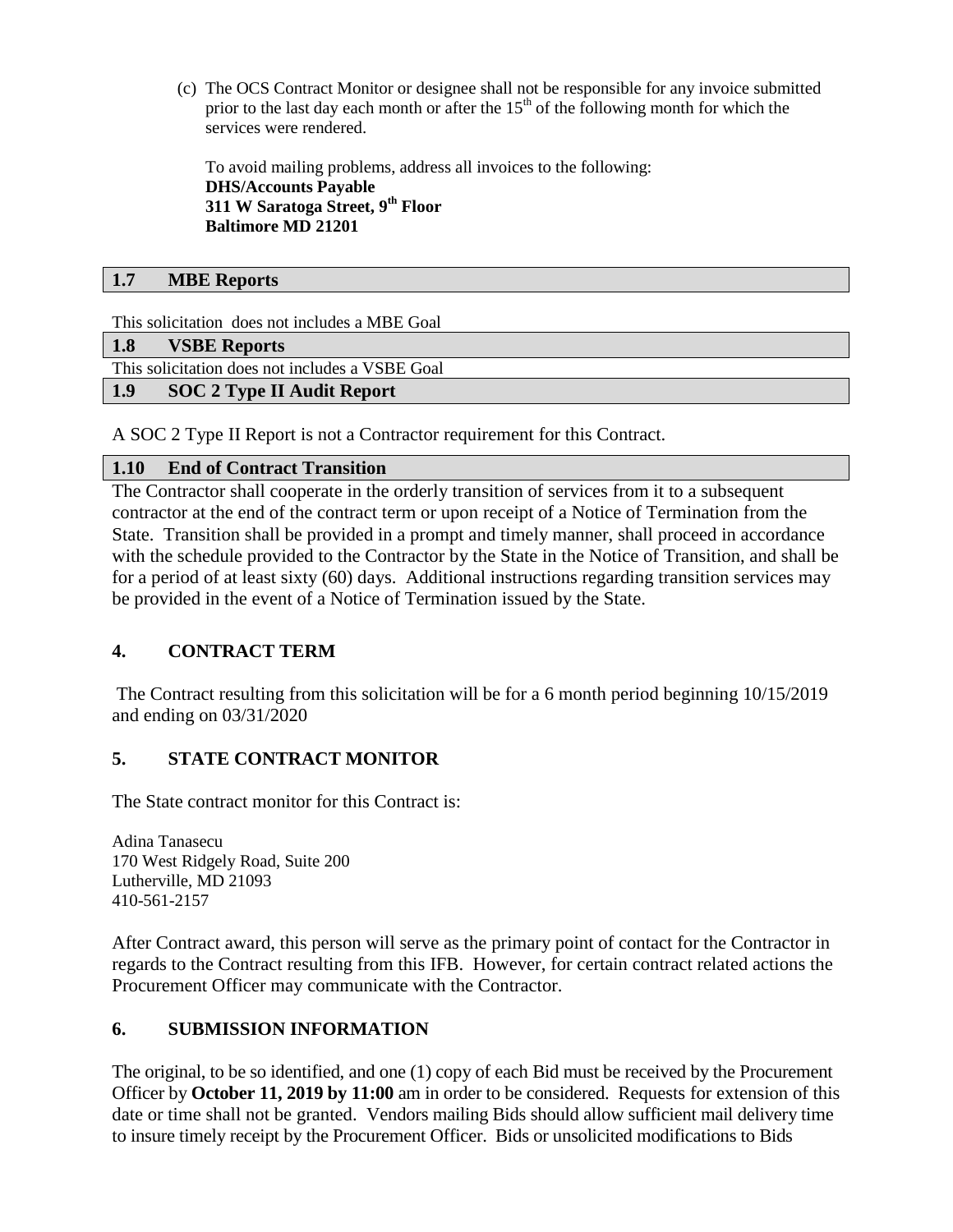arriving after the closing time and date will not be considered, except under the conditions identified in COMAR 21.05.02.10 B and 21.05.03.02 F.

# *Oral, electronic mail, and facsimile Bids will not be accepted***. Bids are to be delivered to:**

Shirelle Green, Procurement Officer The Department of Human Services 311 W. Saratoga Street, 940-B Baltimore, MD 21201 410-767-7370

Inquiries must be directed to the Department at the above telephone number and address.

Bid Submission shall include:

- 1. Three References on company's letter barring, name, address and telephone of current or former employer. All references must state, length of employment and job duties.
- 2. Attached Bid Form (B)
- 3. Proof of Insurance

# **RECEIPT, OPENING, AND RECORDING OF BIDS**:

Receipt: Upon receipt, each Bid and any timely modification(s) to a Bid shall be stored in a secure place until the time and date set for bid opening. Before Bid opening, the State may not disclose the identity of any Bidder.

The Bid Opening shall be on October 11, 2019 @ 1:00pm, 311 W. Saratoga Street, Baltimore, MD 21201

Opening and Recording: Bids and timely modifications to Bids shall be opened publicly, at the time, date and place designated in the Solicitation. The name of each Bidder, the total Bid price, and such other information as is deemed appropriate shall be read aloud or otherwise made available.

# **10. BASIS FOR AWARD**

The Contract will be awarded to the responsible Bidder whose submits a responsive Bid that meets the specifications set forth in the Small Procurement Solicitation, and provides the:

a. Most Favorable Bid Price (Single-Step Sealed Bidding Solicitation)

In the event of tie bids, the provisions of COMAR 21.05.02.14 shall determine the successful bidder.

# **11. DEPARTMENT CONTRACT**